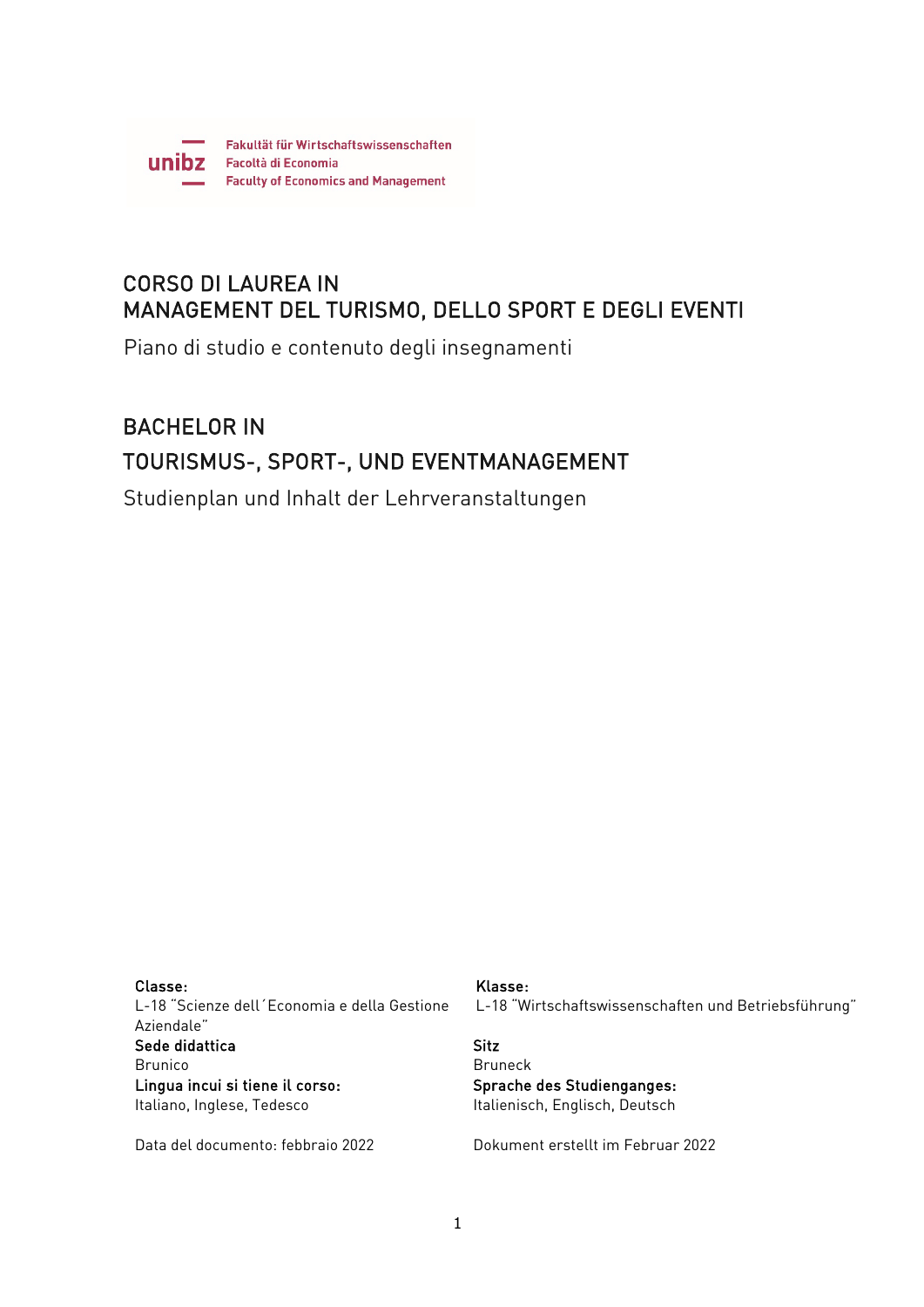Il corso di laurea in Management del Turismo, dello Sport e degli Eventi offre agli studenti una base multidisciplinare nel management e nella scienza dell'economia con la specializzazione nell'ambito del Management del Turismo, dello Sport e degli Eventi in particolare negli ultimi tre semestri di corso.

Il corso di laurea è trilingue: le lingue d'insegnamento sono l'italiano, il tedesco e l'inglese. Le attività didattiche di tutte le discipline sono orientate agli aspetti europei ed internazionali del management del turismo, dello sport e degli eventi ed includono anche rilevanti tematiche locali o nazionali. Il corpo docente ha origine e/o esperienza

La prima metà del corso di laurea comprende corsi base e corsi avanzati in management e marketing, economia, matematica e statistica, gestione contabile-finanziaria delle aziende, diritto, lingue e comunicazione.

Nella seconda metà del corso gli studenti approfondiscono le conoscenze dei primi tre semestri con temi specifici del diritto, del management e del marketing del turismo, dello sport e degli eventi, dell'economia del turismo, dello sport e degli eventi, della sostenibilità turistica, e con aspetti specifici dell'analisi e gestione anche quantitativa dei dati e i relativi aspetti tecnologici, di media e dati peculiari del turismo, sport ed eventi.

In questa fase del corso di laurea gli studenti avranno la possibilità di scegliere tra un'offerta di corsi caratterizzanti e affini ed integrativi nel settore del turismo e/o nel settore dello sport e degli eventi, potendo così personalizzare il percorso di studi integrando i corsi secondo la loro prospettiva occupazionale.

Il programma di studi si conclude con una prova finale scritta, che per gli studenti rappresenta un'occasione per trattare in modo approfondito un tema specifico a scelta con la supervisione di un docente del corso di studi.

Bachelor in Tourismus-. Sport- und Eventmanagement bietet den Studierenden eine multidisziplinäre Grundlage in den Bereichen der Wirtschaft und des Managements mit einer Spezialisierung im Bereich Tourismus-, Sport- und Eventmanagement, insbesondere in den letzten drei Semestern.

Der Unterricht erfolgt in den drei Sprachen Italienisch, Deutsch und Englisch. Die Bildungsaktivitäten aller Disziplinen orientieren sich an europäischen und internationalen Themen im Bereich des Tourismusmanagements und des Sport- und Eventmanagements und umfassen auch relevante lokale oder nationale Themen.

Die erste Hälfte des Studienganges beinhaltet Einführungsveranstaltungen und weiterführende Kurse in den Bereichen Management, Marketing, Volkswirtschaftslehre, Mathematik, Statistik, Buchhaltung und Finanzmanagement von Unternehmen, Rechtswissenschaften, Sprachen und Kommunikation.

In der zweiten Hälfte des Studiengangs vertiefen die Studierenden die in den ersten drei Semestern erworbenen Kenntnisse durch spezifische Themen aus den Bereichen Recht, Management und Marketing sowie Ökonomie für Tourismus, Sport und Events sowie Nachhaltigkeit des Tourismus und durch spezifische, auch quantitative Aspekte der Analyse und des Managements von Daten sowie durch die damit verbundenen technologischen Aspekte der Medien- und Datenanalyse, die für Tourismus, Sport und Events typisch sind.

In dieser Phase des Studiums haben die Studierenden die Möglichkeit ihren individuellen Studienplan an ihre berufliche Perspektive anzupassen, indem sie aus einer Auswahl an fachtypischen und benachbarten/integrierenden Lehrveranstaltungen wählen, die den Tourismussektor und/oder den Sportund Eventsbereich kennzeichnen.

Das Studienprogramm endet mit einer schriftlichen Abschlussarbeit, die den Studierenden die Gelegenheit bietet, unter Anleitung des betreuenden Dozenten ein spezifisches Thema ihrer Wahl zu bearbeiten.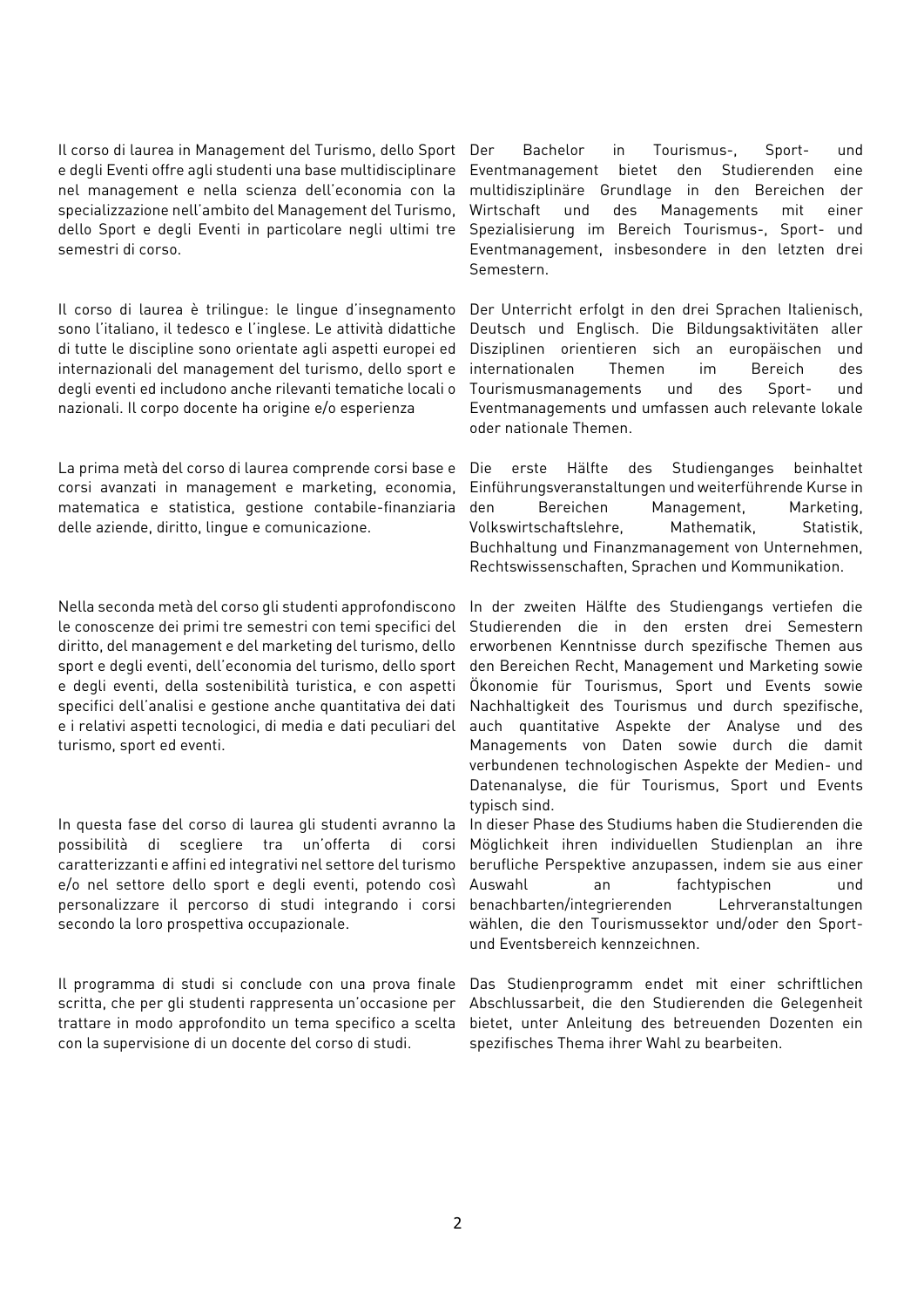# Allocazione degli insegnamenti per anno di corso / Angebot der Lehrveranstaltungen nach Studienjahr

Ogni anno di corso è articolato in due semestri. L'inizio e Jedes Studienjahr ist in zwei Semester unterteilt. Anfang la fine dei semestri è stabilita nel Calendario und Ende der Semester sind im akademischen Kalender Accademico. Le attività formative hanno durata festgelegt. Die Lehrveranstaltungen haben eine Dauer semestrale o annuale.

von einem Semester oder sind Ganzjahreskurse.

| Codex/Codice | Modulo d'insegnamento/Lehrmodul<br>Insegnamento/Lehrveranstaltung                            |                                           | CFU/KP      |  |  |
|--------------|----------------------------------------------------------------------------------------------|-------------------------------------------|-------------|--|--|
|              | Primo anno / Erstes Jahr                                                                     |                                           |             |  |  |
| 30160        | Introduction to Management                                                                   |                                           | 6           |  |  |
| 30161        | Tourism and Sport Law                                                                        |                                           | 6           |  |  |
| 30162        | Mathematics for Economists TSE                                                               | M-1 Mathematics for Economists TSE [6 CP] | 12          |  |  |
|              |                                                                                              | M-2 Mathematics for Economists TSE [6 CP] |             |  |  |
| 30163        | Introduction to Accounting for TSE                                                           |                                           | 8           |  |  |
| 30164        | Micro and Macroeconomics                                                                     |                                           | 8           |  |  |
| 30165        | Marketing                                                                                    |                                           | 8           |  |  |
| 30166        | Introduction to Tourism, Sport and Event<br>Management                                       |                                           | 6           |  |  |
| 30167        | Foreign Language German<br>Communication and Presentation Skills in<br>Specialized Language  |                                           |             |  |  |
| 30168        | Foreign Language Italian<br>Communication and Presentation Skills in<br>Specialized Language |                                           | $3 + 3$ $*$ |  |  |
| 30169        | Foreign Language English<br>Communication and Presentation Skills in<br>Specialized Language |                                           |             |  |  |

|       | Secondo anno / Zweites Jahr     |                                                           |          |  |
|-------|---------------------------------|-----------------------------------------------------------|----------|--|
| 30170 | Managerial Economics for TSE    |                                                           | 6        |  |
| 30171 | <b>Statistics for TSE</b>       |                                                           | 6        |  |
| 30172 | Managerial Accounting           |                                                           | 6        |  |
| 30173 | Spanish - Spagnolo - Spanisch   |                                                           |          |  |
| 30174 | Russian - Russo - Russisch      |                                                           | $6$ (**) |  |
| 30175 | French - Francese - Französisch |                                                           |          |  |
|       | Entrepreneurship and Leadership | M-1 Strategic Management (6 CP)                           |          |  |
| 30176 |                                 | M-2 Organizational Behaviour and Leaderhip<br>$(6$ CP $)$ | 12       |  |
| 30177 | Introduction to Finance         |                                                           | 9        |  |
| 30178 | Economics of Sports and Events  |                                                           | $6$ (**) |  |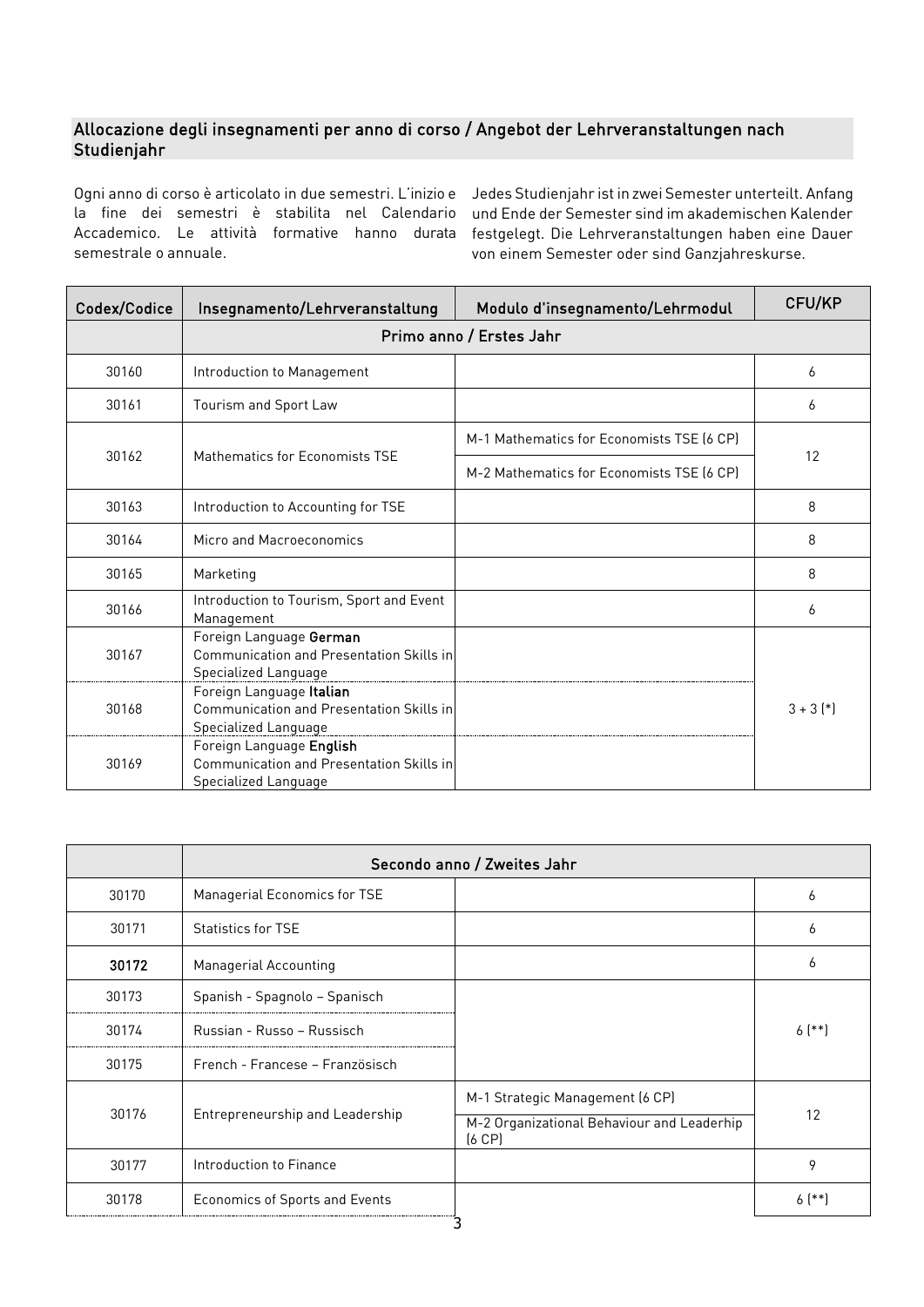| 30179 | Economics of Tourism and Destinations                    |          |
|-------|----------------------------------------------------------|----------|
| 30180 | Experiential tourism: current trends in<br>food and wine | $6$ [**] |
| 30181 | Sustainable Tourism Development                          |          |
| 30182 | Event Management and Planning                            | $6$ [**] |
| 30183 | <b>Sport and Facility Management</b>                     |          |

|       | Terzo anno / Drittes Jahr                                   |                                        |          |  |
|-------|-------------------------------------------------------------|----------------------------------------|----------|--|
| 30184 |                                                             | M-1 Foundations of Business Law (6 CP) | 12       |  |
|       | <b>Business Law for TSE</b>                                 | M-2 Applied Business Law (6CP)         |          |  |
| 30185 | Technology, Media and Data in Tourism,<br>Sports and Events |                                        | 3        |  |
| 30186 | Sport Marketing and Sponsorship                             |                                        | $6$ (**) |  |
| 30187 | <b>Strategic Marketing for Tourism</b>                      |                                        |          |  |
| 30188 | Current Issues in Sport Management                          |                                        | $6$ (**) |  |
| 30189 | Current Issues in Tourism Management                        |                                        |          |  |
| 30190 | Quantitative Methods in Management                          |                                        | $6$ (**) |  |
| 30191 | Data Management, Analysis and Security                      |                                        |          |  |
| 30192 | Internship                                                  |                                        | 6        |  |
|       | Free Choice***                                              |                                        | 12       |  |
|       | Final Exam                                                  |                                        | 6        |  |

### \* English, German, Italian Foreign Language - Communication and Presentation Skills in Specialized Language Gli studenti dovranno superare 2 dei 3 esami di "Foreign Language (German/Italian/English) Communication and

Presentation Skills in Specialized Language" offerti, senza poter scegliere la lingua in cui è stato sostenuto l'esame di maturità.

Die Prüfungen müssen in 2 der 3 angebotenen Fremdsprachen "Foreign Language (German/Italian/English) Communication and Presentation Skills in Specialized Language" abgelegt werden, wobei die Sprache in der die Maturaprüfung abgelegt wurde, nicht gewählt werden darf.

\*\* Scelta di una materia a 6 CFU / Wahl einer Lehrveranstaltung zu 6 KP

# \*\*\*Insegnamenti opzionali/ Wahlfächer

Gli insegnamenti opzionali possono essere scelti nel 2° oppure nel 3° anno di studio. La Facoltà pubblica annualmente l'offerta degli insegnamenti opzionali.

Die Wahlfächer werden im 2. bzw. 3. Studienjahr gewählt. Die Fakultät veröffentlicht jährlich ein internes Angebot an Wahlfächern.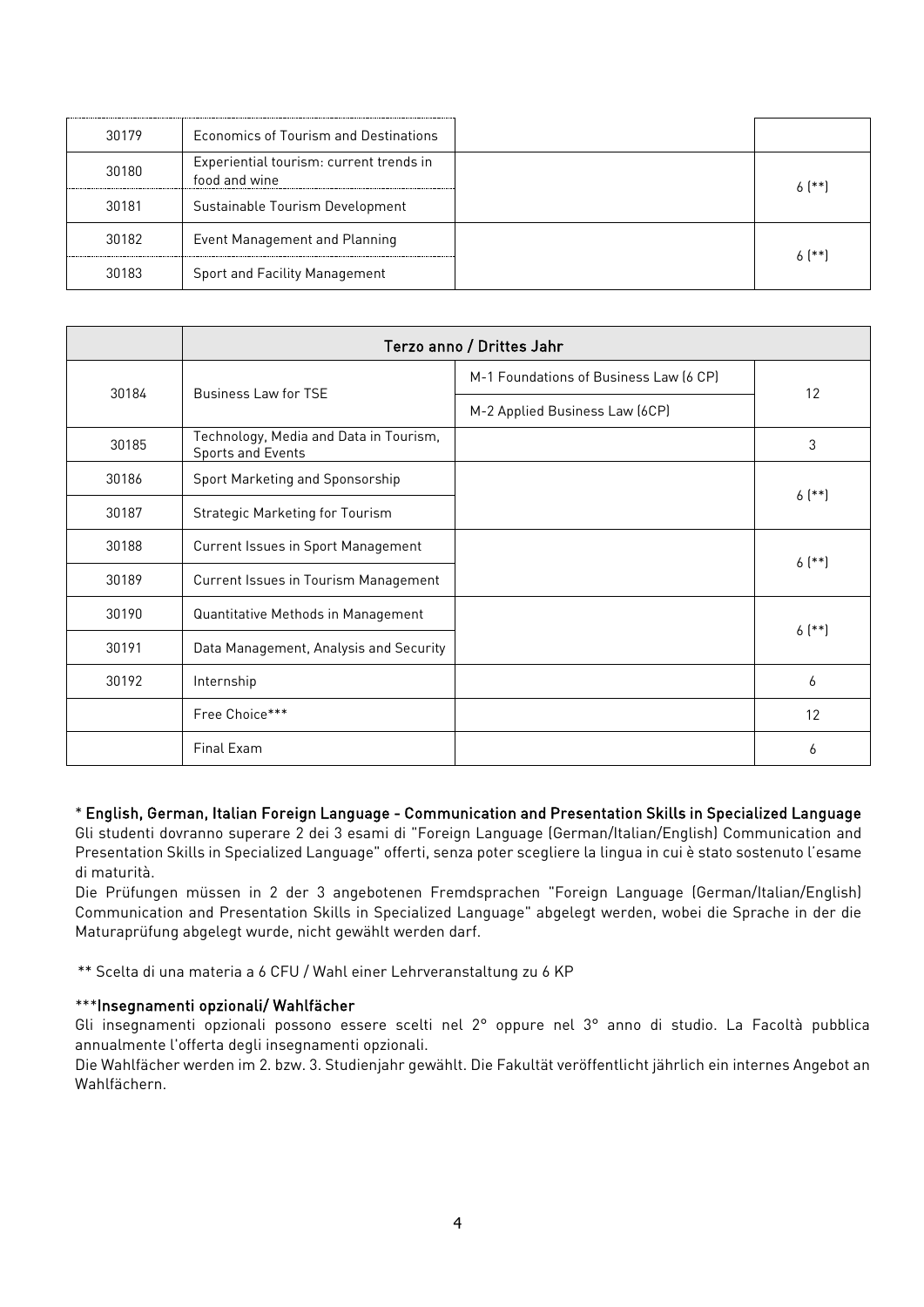# Contenuto degli insegnamenti / Inhalt der Lehrveranstaltungen

| Codex/Codice | Insegnamento/Lehrveranstaltung                                                                                                                                                                                                                                                                                                                                                                                                                                                                                                                                                                                                                                                                                                                                                                                                              | CFU/KP | SSD/WDB1         |
|--------------|---------------------------------------------------------------------------------------------------------------------------------------------------------------------------------------------------------------------------------------------------------------------------------------------------------------------------------------------------------------------------------------------------------------------------------------------------------------------------------------------------------------------------------------------------------------------------------------------------------------------------------------------------------------------------------------------------------------------------------------------------------------------------------------------------------------------------------------------|--------|------------------|
|              | Primo anno / Erstes Jahr                                                                                                                                                                                                                                                                                                                                                                                                                                                                                                                                                                                                                                                                                                                                                                                                                    |        |                  |
| 30160        | <b>Introduction to Management</b><br>What is management and who is a manager<br>The history of managerial thought<br>Planning in management<br>Organizational structures and human resources<br>management<br>Understanding leadership<br>Controlling work and organizational processes                                                                                                                                                                                                                                                                                                                                                                                                                                                                                                                                                     | 6      | SECS-P/08        |
| 30161        | <b>Tourism and Sport Law</b><br>Basic knowledge of public law:<br>norms rule, legal interpretation and relationships among<br>norms;<br>structure and functioning of the State (overview);<br>sources of law (national and European) and fundamental<br>rights;<br>regional organization.<br>Tourism law:<br>competences of the European Union;<br>State and regional competences (State organization of<br>tourism; types of tourism; touristic professions);<br>tourism regulation of the Autonomous Province of<br>Bolzano/Bozen.<br>Sport law:<br>introduction to the sport legal system (international,<br>European, Italian systems);                                                                                                                                                                                                 | 6      | IUS/09           |
| 30162        | <b>Mathematics for Economists TSE</b><br>M-1 Mathematics for Economists TSE<br>Basic mathematical concepts: sets, relations, functions,<br>numbers, limits, absolute values<br>Functions of one variable: basic properties, derivatives<br>and their calculus, Taylor approximations, Newton's<br>method. A brief introduction of partial derivatives<br>Elementary probability measures over algebras of sets,<br>the binomial market model<br>Convexity and single-variable optimization (Fermat's rule<br>and sufficient optimality conditions)<br>Elements of integration<br>M-2 Mathematics for Economists TSE<br>Matrix calculus, rank and linear independence, systems of<br>linear equations, Gaussian elimination, applications.<br>Functions of several variables: gradients, Hesse matrices,<br>Taylor approximation, convexity. | 12     | <i>SECS-S/06</i> |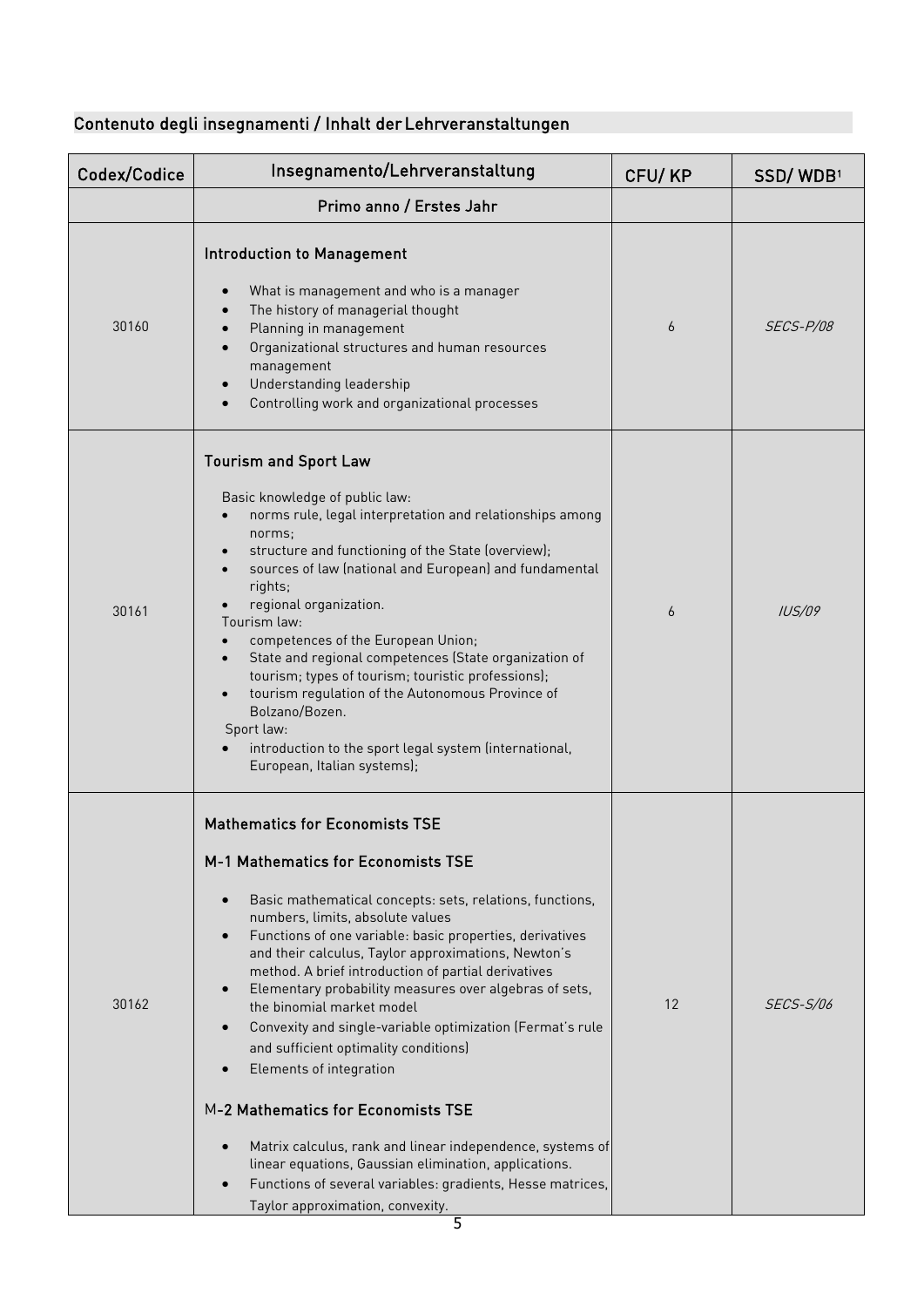|       | Multivariable optimization, Lagrange method.<br>$\bullet$<br>Basics on probability<br>$\bullet$                                                                                                                                                                                                                                                                                                                                                                                                                                                                                                                                                                                                                            |   |           |
|-------|----------------------------------------------------------------------------------------------------------------------------------------------------------------------------------------------------------------------------------------------------------------------------------------------------------------------------------------------------------------------------------------------------------------------------------------------------------------------------------------------------------------------------------------------------------------------------------------------------------------------------------------------------------------------------------------------------------------------------|---|-----------|
| 30163 | Introduction to Accounting for TSE<br>The role of accounting in business<br>$\bullet$<br>Recording business transactions<br>$\bullet$<br>The adjusting and closing process<br>$\bullet$<br>Merchandising operations<br>$\bullet$<br>Receivables, Fixed assets<br>$\bullet$<br>Investments<br>$\bullet$<br>Liabilities, Equity<br>$\bullet$<br>Statement of cash flows                                                                                                                                                                                                                                                                                                                                                      | 8 | SECS-P/07 |
| 30164 | <b>Micro and Macroeconomics</b><br><b>MICROECONOMICS</b><br>Introduction<br>$\bullet$<br>Demand theory<br>$\bullet$<br>Household theory<br>$\bullet$<br>Production theory<br>$\bullet$<br>Cost functions<br>$\bullet$<br>Perfect competition<br>$\bullet$<br>Monopoly<br>$\bullet$<br>Price discrimination<br>Oligopoly<br>$\bullet$<br>MACROECONOMICS<br>Introduction<br>$\bullet$<br>National accounting<br>$\bullet$<br>Overview over long-run growth<br>$\bullet$<br>Production model<br>$\bullet$<br>Solow growth model<br>$\bullet$<br>Romer model<br>Inflation<br>$\bullet$<br>Short-run model<br>IS-curve<br>$\bullet$<br>Monetary policy and Phillipscurve<br>$\bullet$<br>Government in the economy<br>$\bullet$ | 8 | SECS-P/01 |
| 30165 | Marketing<br>Markets as focal points of marketing<br>Development of the marketing concept/strategy<br>Business level marketing concepts<br>Marketing as exchange process<br>Marketing strategy development and implementation<br>$\bullet$<br>Assessing the competitiveness of the firm from a<br>$\bullet$<br>marketing perspective<br>Competing in the market arena<br><b>Consumer Behaviour</b><br>Segmenting, Targeting, Positioning<br><b>Marketing Mix</b>                                                                                                                                                                                                                                                           | 8 | SECS-P/08 |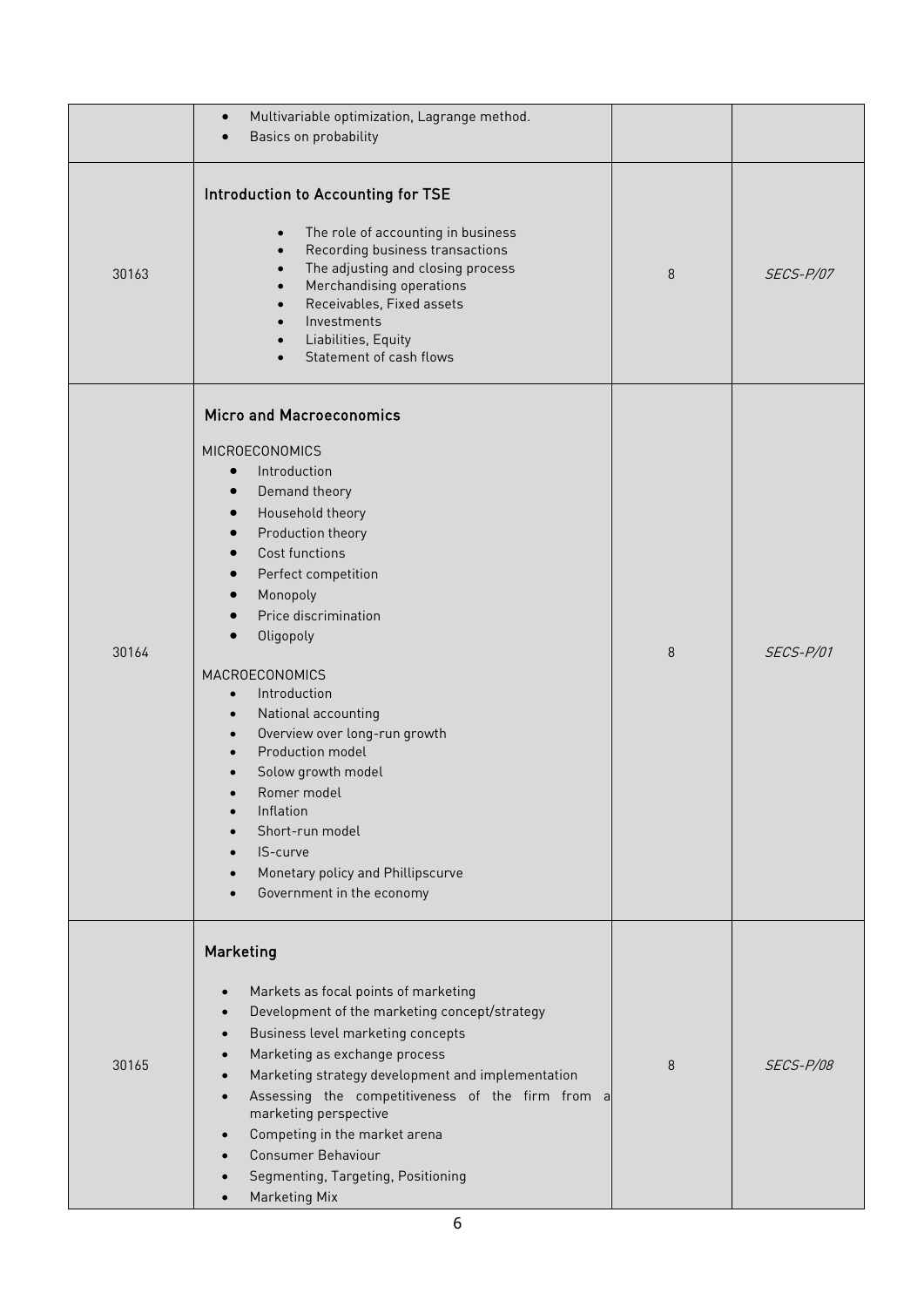|       | Marketing in specific contexts<br>$\bullet$<br>Marketing information & research                                                                                                                                                                                                                                                                                                                                                                                                                                                                                                                                                                                                                                                                                                                                     |   |                 |
|-------|---------------------------------------------------------------------------------------------------------------------------------------------------------------------------------------------------------------------------------------------------------------------------------------------------------------------------------------------------------------------------------------------------------------------------------------------------------------------------------------------------------------------------------------------------------------------------------------------------------------------------------------------------------------------------------------------------------------------------------------------------------------------------------------------------------------------|---|-----------------|
| 30166 | Introduction to Tourism, Sport and Event Management<br>The tourism system<br>Demand for tourism and events<br>Demand for sports and physical activities<br>The lodging sector<br>The transportation sector<br>The intermediaries<br>The role of the public administration in tourism, sport and<br>events<br>Visitor attractions and events                                                                                                                                                                                                                                                                                                                                                                                                                                                                         | 6 | SECS-P/08       |
| 30167 | Foreign Language German<br><b>Communication and Presentation Skills in Specialized</b><br>Language (*)<br>Job profiles and fields of activities<br>Application for employment<br>New forms of employment<br><b>Business organization</b><br>Introducing a new product: Market research<br>Presentation of a firm<br>Oral and written description of graphic representations<br>Presentation techniques (Power Point: Structure and<br>$\bullet$<br>language skills)                                                                                                                                                                                                                                                                                                                                                 | 3 | $L-LIN/14$      |
| 30168 | Foreign Language Italian<br><b>Communication and Presentation Skills in Specialized</b><br>Language (*)<br>Relevant grammatical structures and language skill<br>Basic concepts and themes of the Labour market: supply<br>and demand jobs / company/ application for employment /<br>partecipating in trade fairs, ecc.<br>Language in the context of tourism, sport and event<br>$\bullet$<br>management and economics<br>Aspects of pragmatics and sociolinguistics<br>Verbal and nonverbal communication<br>Academic writing and communication skills<br>Specifics tasks to reading critically, presenting effectively,<br>speaking clearly, writing successful<br>Specifics tasks of intercultural sensibility<br>Techniques finalized to the building and improving of job<br>interview and cv writing skills | 3 | $L$ -FIL-LET/12 |
| 30169 | Foreign Language English<br><b>Communication and Presentation Skills in Specialized</b><br>Language (*)<br>Ability to communicate in professional and academic<br>contexts and present original work to the public in English                                                                                                                                                                                                                                                                                                                                                                                                                                                                                                                                                                                       | 3 | $L-LIN/12$      |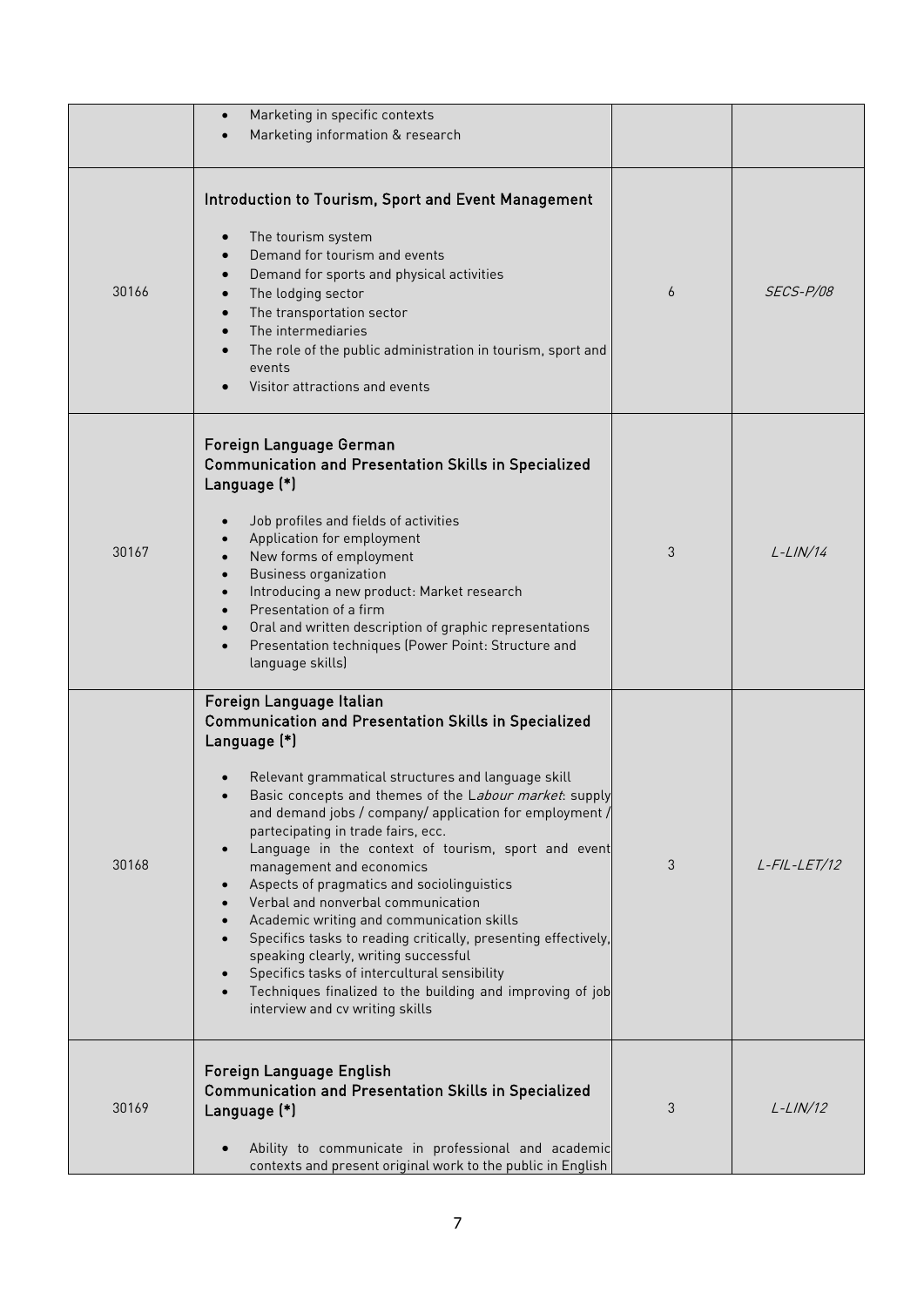|       | Ability to interact with native speakers and Advanced<br>$\bullet$<br>learners of English in a spontaneous and fluent way on<br>topics related to Tourism, Sport and Event Management.<br>Ability to express complex content and describe events in<br>$\bullet$<br>English using the language of Tourism, Sport and Event<br>Management.<br>Ability to interpret and summarize authentic academic<br>texts related to Tourism, Sport and Event Management<br>Ability to write upper intermediate academic texts in<br>English<br>Ability to give a formal academic presentation in English<br>Judging the appropriateness of written genre and spoken<br>discourse for formal (academic and professional) versus<br>informal (among peers) contexts<br>Developing the advanced autonomous learning skills<br>necessary to extend language learning to natural contexts,<br>i.e. content courses in the TSE program, study abroad,<br>internships, graduate study, future employment, and life<br>experiences in English |   |                  |
|-------|--------------------------------------------------------------------------------------------------------------------------------------------------------------------------------------------------------------------------------------------------------------------------------------------------------------------------------------------------------------------------------------------------------------------------------------------------------------------------------------------------------------------------------------------------------------------------------------------------------------------------------------------------------------------------------------------------------------------------------------------------------------------------------------------------------------------------------------------------------------------------------------------------------------------------------------------------------------------------------------------------------------------------|---|------------------|
|       | Secondo anno / Zweites Jahr                                                                                                                                                                                                                                                                                                                                                                                                                                                                                                                                                                                                                                                                                                                                                                                                                                                                                                                                                                                              |   |                  |
| 30170 | <b>Managerial Economics for TSE</b><br>Market structure and market power<br>Technology and production costs<br>Monopoly power<br>Price discrimination<br>Oligopoly games<br>Limit pricing<br>Predation<br>Collusion<br>Digital markets<br>Network externalities<br>Two sided networks<br>Basics of contract theory                                                                                                                                                                                                                                                                                                                                                                                                                                                                                                                                                                                                                                                                                                       | 6 | <b>SECS-P/06</b> |
| 30171 | <b>Statistics for TSE</b><br>Univariate descriptive analysis<br>$\bullet$<br>Multivariate descriptive analysis<br>Elementary probability<br>Random variables.<br>Statistical models.<br>Sample summaries<br>$\bullet$<br>Point and interval estimation<br>Hypothesis testing                                                                                                                                                                                                                                                                                                                                                                                                                                                                                                                                                                                                                                                                                                                                             | 6 | <b>SECS-S/01</b> |
| 30172 | <b>Managerial Accounting</b><br>Managerial information systems: theory and practice.<br>Traditional job costing<br>$\bullet$                                                                                                                                                                                                                                                                                                                                                                                                                                                                                                                                                                                                                                                                                                                                                                                                                                                                                             | 6 | <i>SECS-P/07</i> |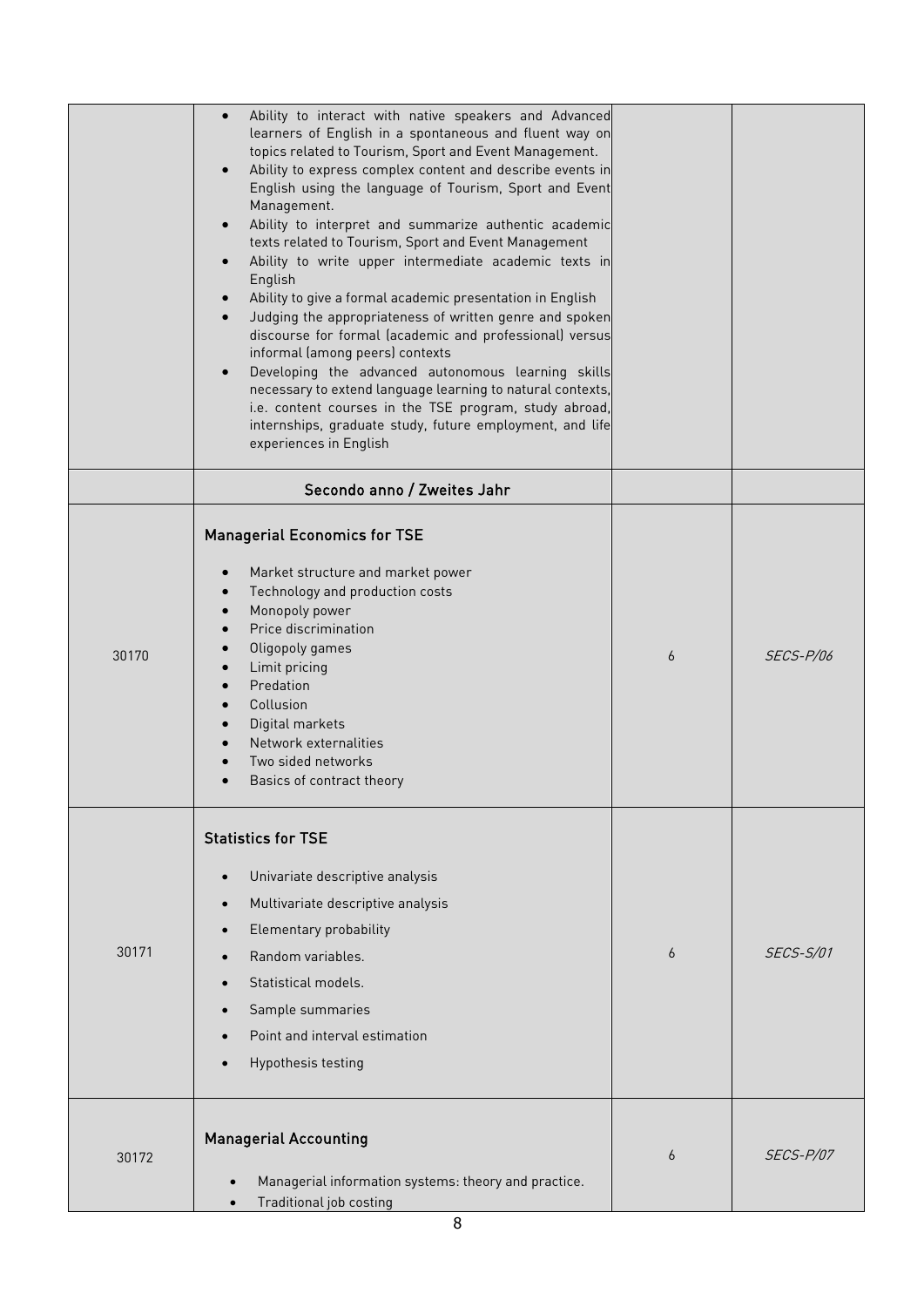|       | Activity-based costing<br>$\bullet$<br>Measuring and managing the costs of capacity<br>$\bullet$<br>Customer profitability: introduction<br>$\bullet$<br>Introduction to business decisions: cost-volume-profit<br>$\bullet$<br>(CVP) analysis<br>Business decisions: relevant costs and relevant revenues<br>$\bullet$<br>Budgeting and responsibility accounting<br>$\bullet$                                                                                                                                                                                                                                                                                                                                                                                                                                                                                                                                                                                                                                                                                                                                                                                                    |   |             |
|-------|------------------------------------------------------------------------------------------------------------------------------------------------------------------------------------------------------------------------------------------------------------------------------------------------------------------------------------------------------------------------------------------------------------------------------------------------------------------------------------------------------------------------------------------------------------------------------------------------------------------------------------------------------------------------------------------------------------------------------------------------------------------------------------------------------------------------------------------------------------------------------------------------------------------------------------------------------------------------------------------------------------------------------------------------------------------------------------------------------------------------------------------------------------------------------------|---|-------------|
| 30173 | Spanish - Spagnolo - Spanisch<br>Introducing myself<br>Describing myself<br>Speaking about my daily habits<br>Speaking about my likes and dislikes<br>Describing my family<br>Describing my house, my room<br>Describing my town, city: asking and giving directions<br>Speaking about my profession, occupation                                                                                                                                                                                                                                                                                                                                                                                                                                                                                                                                                                                                                                                                                                                                                                                                                                                                   | 6 | $L-LIN/07$  |
| 30174 | Russian - Russo - Russisch<br>WRITING. The Cyrillic alphabet;<br>$\bullet$<br>PRONUNCIATION AND PHONETIC RULES;<br>READING (different texts on tourism and everyday life);<br>LEXICON. Focus on words and phrases related to the<br>$\bullet$<br>fields of sport, tourism and everyday life;<br>GRAMMAR (nouns, adjectives, pronouns, verbs; syntax);<br>RUSSIAN LANGUAGE AND CULTURE;<br>COMMUNICATION IN RUSSIAN LANGUAGE;<br><b>RUSSIAN TOURISM IN ITALY</b>                                                                                                                                                                                                                                                                                                                                                                                                                                                                                                                                                                                                                                                                                                                    | 6 | $L-LIN/21$  |
| 30175 | French - Francese - Französisch<br><b>Vocabulary Topics:</b><br>Places; Events; Media; Work Current affairs; Arts; Daily<br>Life; Sport etc.<br><b>Grammar Topics:</b><br>$\bullet$<br>Auxiliary<br>verbs<br>be/to<br>havel<br>lto<br>Genders<br>(masculine/feminine) ; Definite and indefinite articles<br>Plural form; Possessive adjectives (my, your, his/her)<br>Regular verbs at present tense (-er verbs) Plural of nouns<br>"on" pronoun ; Negation • Prepositions of location (in, on,<br>next to, in front of); Use « Quel », « Est-ce que » and «<br>Qu'est-ce que » in a question ; Demonstrative adjectives<br>(this, that) Partitive articles . Answering a negative<br>question ; Futur Proche (future tense) ; Reflexive verbs (se<br>lever) ; Imperative Form Passé Composé (past tense)<br>Présent Continu (Present continuous) ; Direct pronouns<br>Time markers ect; Future<br><b>Speaking Topics:</b><br>Introducing sb; Talk about the world around you; Describe<br>sb or sth; Describe a person - Physique, Character; Health<br>issues; Talk about the future: explain future plans and<br>possibilities; Expressions of place: give directions, locate a | 6 | $L$ -LIN/04 |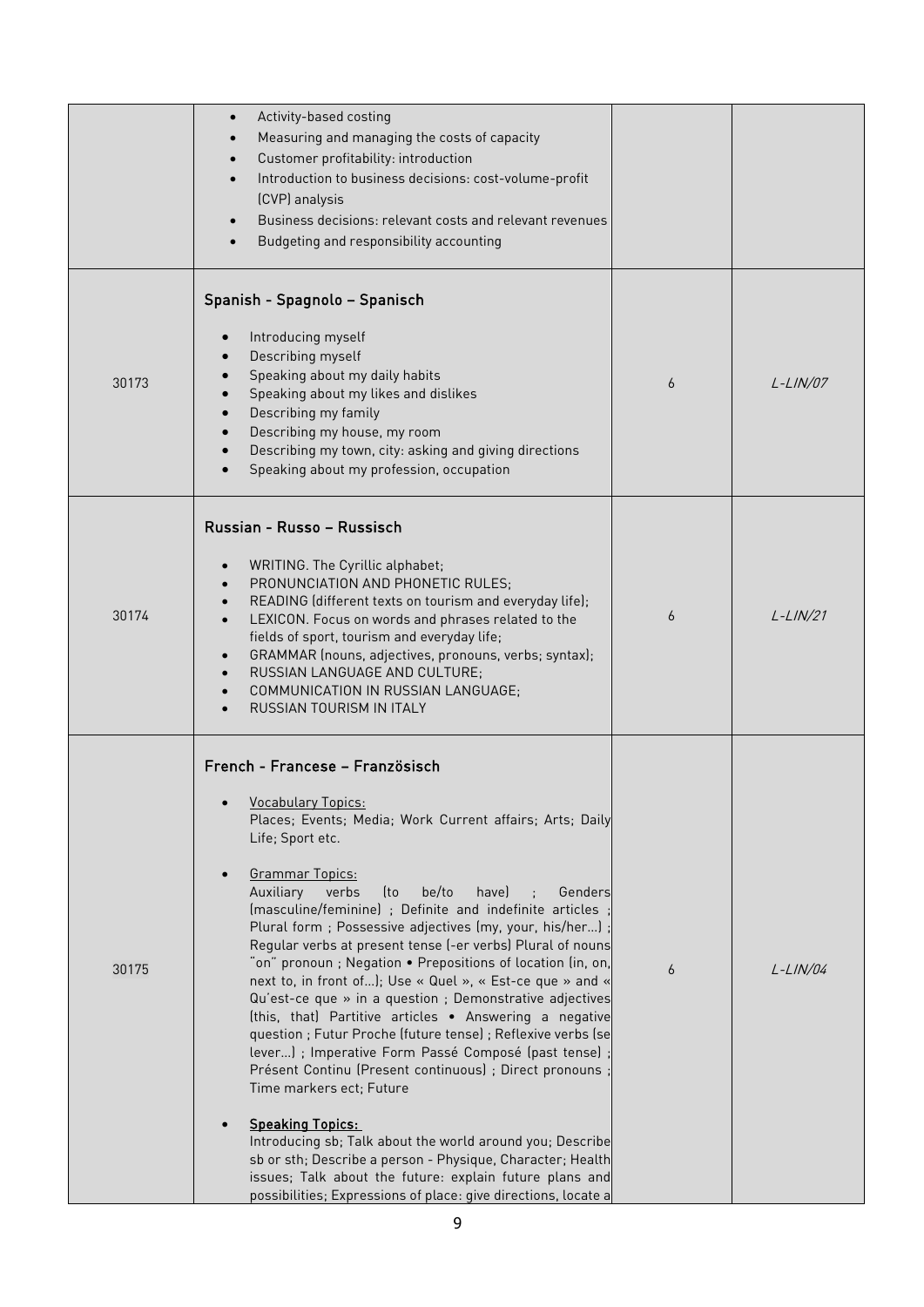|       | place / an object / a person; Describe a person, his<br>neighborhood, a monument, a place, common animals,                                                                                                                                                                                                                                                                                                                                            |    |                  |
|-------|-------------------------------------------------------------------------------------------------------------------------------------------------------------------------------------------------------------------------------------------------------------------------------------------------------------------------------------------------------------------------------------------------------------------------------------------------------|----|------------------|
|       | common objects, and lifestyle ect                                                                                                                                                                                                                                                                                                                                                                                                                     |    |                  |
|       | Sociocultural knowledge:<br>Everyday expressions to express politeness; Conditional<br>present to be polite or to make a suggestion (We could +<br>infinitive); Welcoming sb: greetings; Asking for news,<br>reaction to the response; How to write a personal message,<br>different models of business-related messages,<br>and administrative message; How to get into a<br>conversation, start talking, call out somebody, and take<br>leave, etc. |    |                  |
|       | <b>Entrepreneurship and Leadership</b>                                                                                                                                                                                                                                                                                                                                                                                                                |    |                  |
|       | M-1 Strategic Management (6 CP)                                                                                                                                                                                                                                                                                                                                                                                                                       |    |                  |
|       | Understanding strategy and strategic management<br>Business and revenue models<br>Analysis and positioning<br>Resource-led strategy                                                                                                                                                                                                                                                                                                                   | 12 | <i>SECS-P/08</i> |
|       | Strategy development<br>Strategic planning<br>Strategic growth issues                                                                                                                                                                                                                                                                                                                                                                                 |    |                  |
|       | Failure, consolidation and recovery strategies<br>Strategy implementation and strategic management<br>$\bullet$<br>Case studies in strategic management                                                                                                                                                                                                                                                                                               |    |                  |
| 30176 | M-2 Organizational Behaviour and Leaderhip (6 CP)                                                                                                                                                                                                                                                                                                                                                                                                     |    |                  |
|       | Basics of Organizational Behavior<br>Attitudes and Job Satisfaction                                                                                                                                                                                                                                                                                                                                                                                   |    |                  |
|       | <b>Emotions and Moods</b><br>Personality and Values                                                                                                                                                                                                                                                                                                                                                                                                   |    |                  |
|       | <b>Individual Decision Making</b><br>Motivation<br>Group Behavior                                                                                                                                                                                                                                                                                                                                                                                     |    | <i>SECS-P/10</i> |
|       | Work Team<br>Communication                                                                                                                                                                                                                                                                                                                                                                                                                            |    |                  |
|       | Leadership<br><b>Conflict and Negotiations</b>                                                                                                                                                                                                                                                                                                                                                                                                        |    |                  |
|       | Organizational Structure<br><b>Organizational Culture</b>                                                                                                                                                                                                                                                                                                                                                                                             |    |                  |
|       | <b>Introduction to Finance</b>                                                                                                                                                                                                                                                                                                                                                                                                                        |    |                  |
|       | Financial decisions and key ideas in finance: Time, money,                                                                                                                                                                                                                                                                                                                                                                                            |    |                  |
|       | and interest rates<br>Capital budgeting techniques                                                                                                                                                                                                                                                                                                                                                                                                    |    |                  |
| 30177 | Risk and return<br><b>Bonds</b>                                                                                                                                                                                                                                                                                                                                                                                                                       | 9  | SECS-P/09        |
|       | Valuing projects<br><b>Stocks</b>                                                                                                                                                                                                                                                                                                                                                                                                                     |    |                  |
|       | Portfolio investment theory and the CAPM<br>Cost of capital                                                                                                                                                                                                                                                                                                                                                                                           |    |                  |
|       | Capital structure<br>Discounted Cash Flow analysis                                                                                                                                                                                                                                                                                                                                                                                                    |    |                  |
|       | Investment under uncertainty                                                                                                                                                                                                                                                                                                                                                                                                                          |    |                  |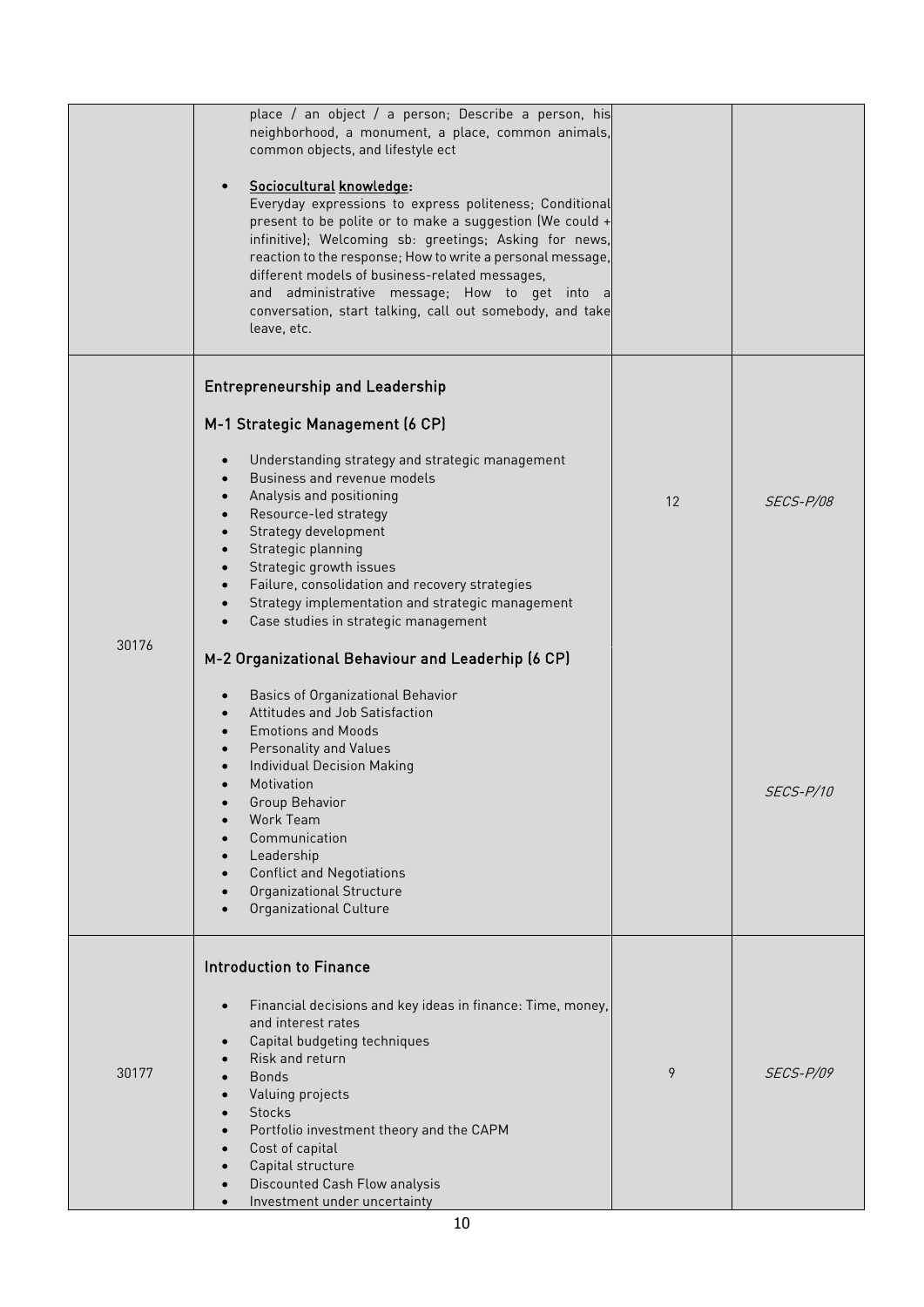|       | Payout policy<br>Options                                                                                                                                                                                                                                                                                                                                                                                                                                                                                                                                                                         |   |                  |
|-------|--------------------------------------------------------------------------------------------------------------------------------------------------------------------------------------------------------------------------------------------------------------------------------------------------------------------------------------------------------------------------------------------------------------------------------------------------------------------------------------------------------------------------------------------------------------------------------------------------|---|------------------|
| 30178 | <b>Economics of Sports and Events</b><br>Incentive problems in sports<br>How to form teams?<br>How to design competition and prices?<br>How to organize labour markets and regulations for<br>sports?<br><b>Betting markets</b><br>The Economics of Sports Events                                                                                                                                                                                                                                                                                                                                | 6 | <i>SECS-P/06</i> |
| 30179 | <b>Economics of Tourism and Destinations</b><br>Tourism as a system and part of the economy<br>Sustainability as a principle in tourism development<br>Definition of terms tourism destination, development and<br>strategy<br>Destination governance: types, strategies and processes<br>SWOT as a tool to perform comparative analysis<br>Future target groups and market position for<br>development opportunities<br>Vision and objective system: the basis for development<br>plans<br>Organization structures, destination<br>management,<br>influence on pricing and investments<br>Cases | 6 | SECS-P/06        |
| 30180 | Experiential tourism: current trends in food and wine<br>Experience tourism: Theoretical foundations<br>Destinations: Geographical Indications, regional brands<br>Relevance of regional products for experience tourism<br>Research approaches and examples of wine tourism<br>Excursion: Culinary and wine in experience tourism<br>Theory and statistical analysis of empirical data<br>Course project on culinary and wine experience tourism<br>Application of simple statistical tools for data analysis                                                                                   | 6 | AGR/01           |
| 30181 | <b>Sustainable Tourism Development</b><br>Economic impact of tourism<br>Impact of tourism on climate change and biodiversity<br>Social and cultural challenges in tourism<br>Rural development and tourism<br>Protected areas and ecotourism<br>Agrotourism and use of local products<br>Sustainable consumption and tourism<br>The role of government, the private sector and other<br>stakeholders in addressing sustainability in the tourism<br>industry<br>Initiatives being taken to address sustainability across the<br>tourism industry                                                 | 6 | AGR/01           |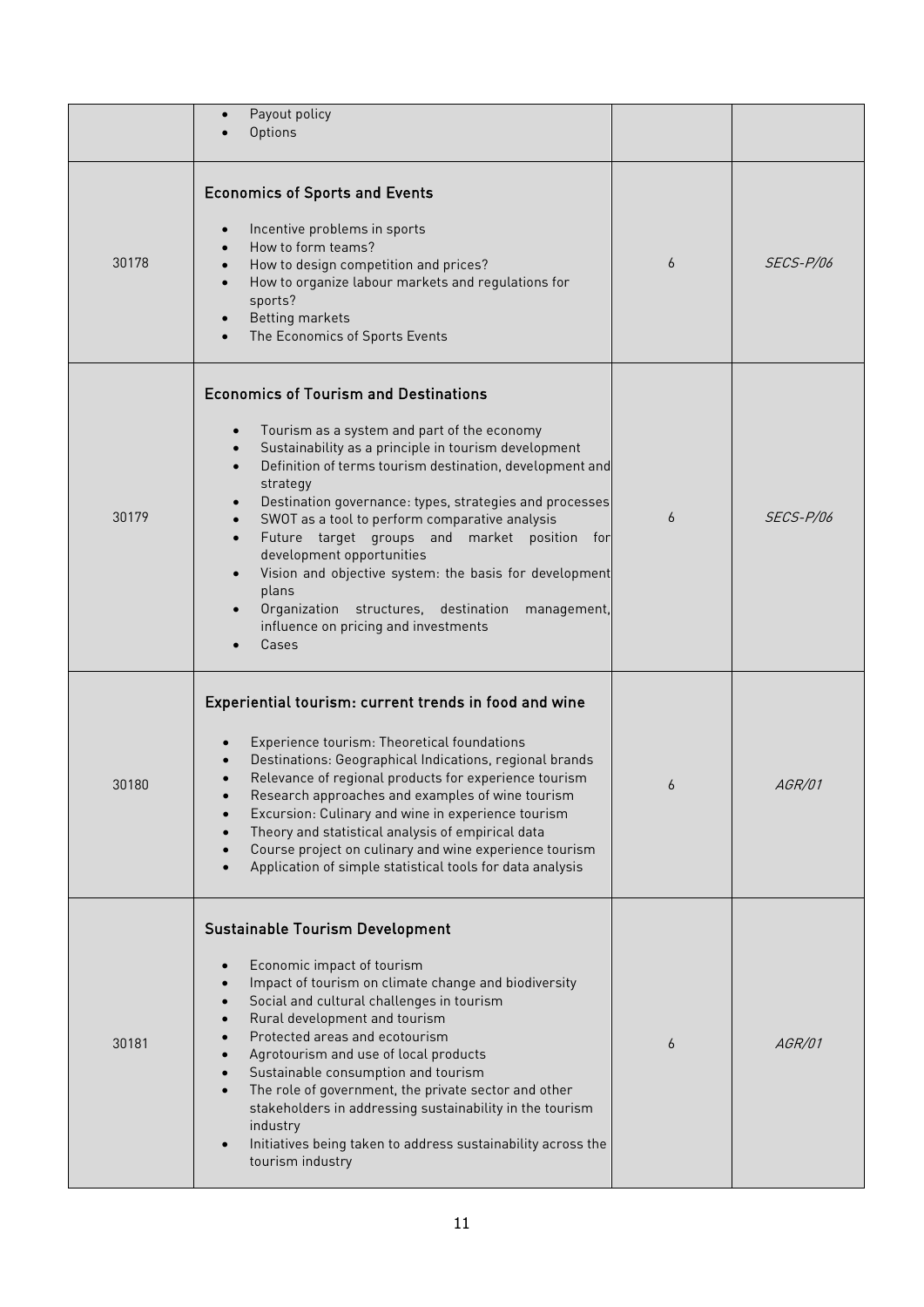| 30182 | <b>Event Management and Planning</b><br>Impacts of events<br>Project management and project selection<br><b>Production Planning</b><br><b>Event Logistics</b><br>Risk Management and Health & Safety<br>IT and Event Planning Software<br>Sponsorship and Grants<br><b>Event Evaluation</b>                                                                                                                                                                                                                                                                                                                                                                                                                                                                                                                                                                                                                                                                                                                                                                                              | 6  | <i>SECS-P/08</i> |
|-------|------------------------------------------------------------------------------------------------------------------------------------------------------------------------------------------------------------------------------------------------------------------------------------------------------------------------------------------------------------------------------------------------------------------------------------------------------------------------------------------------------------------------------------------------------------------------------------------------------------------------------------------------------------------------------------------------------------------------------------------------------------------------------------------------------------------------------------------------------------------------------------------------------------------------------------------------------------------------------------------------------------------------------------------------------------------------------------------|----|------------------|
| 30183 | <b>Sport and Facility Management</b><br>Sport and leisure service encounter,<br>leisure venue management,<br>design of sport and leisure facilities,<br>inventory<br>management,<br>leisure cost and revenue management,<br>performance measurement for sport and leisure facilities,<br>organization of sport facilities,<br>managing human resources in the sport and leisure<br>encounter,<br>risk management in sport and leisure facilities.                                                                                                                                                                                                                                                                                                                                                                                                                                                                                                                                                                                                                                        | 6  | SECS-P/08        |
|       | Terzo anno / Drittes Jahr                                                                                                                                                                                                                                                                                                                                                                                                                                                                                                                                                                                                                                                                                                                                                                                                                                                                                                                                                                                                                                                                |    |                  |
| 30184 | <b>Business Law for TSE</b><br>M-1 Foundations of Business Law (6 CP)<br>General notions on contract law and terminology<br>Commercial contracts<br>Law on Entrepreneurs, including the functioning of the<br>company register<br>Firms (azienda) and the transfer of the firm<br>Brief overview on historical development of business law<br>Company contract: distinctive features<br>partnerships<br>(non-commercial<br>Law<br>on<br>general<br>partnership, general partnership and limited partnership)<br>Law on Sport Companies and Benefit Corporation<br>M-2 Applied Business Law (6CP)<br>General notions on contract law and terminology<br>Commercial contracts<br>Law on Entrepreneurs, including the functioning of the<br>company register<br>Firms (azienda) and the transfer of the firm<br>Brief overview on historical development of business law<br>Company contract: distinctive features<br>partnerships<br>(non-commercial<br>Law<br>genera<br>on<br>partnership, general partnership and limited partnership)<br>Law on Sport Companies and Benefit Corporation | 12 | IUS/04           |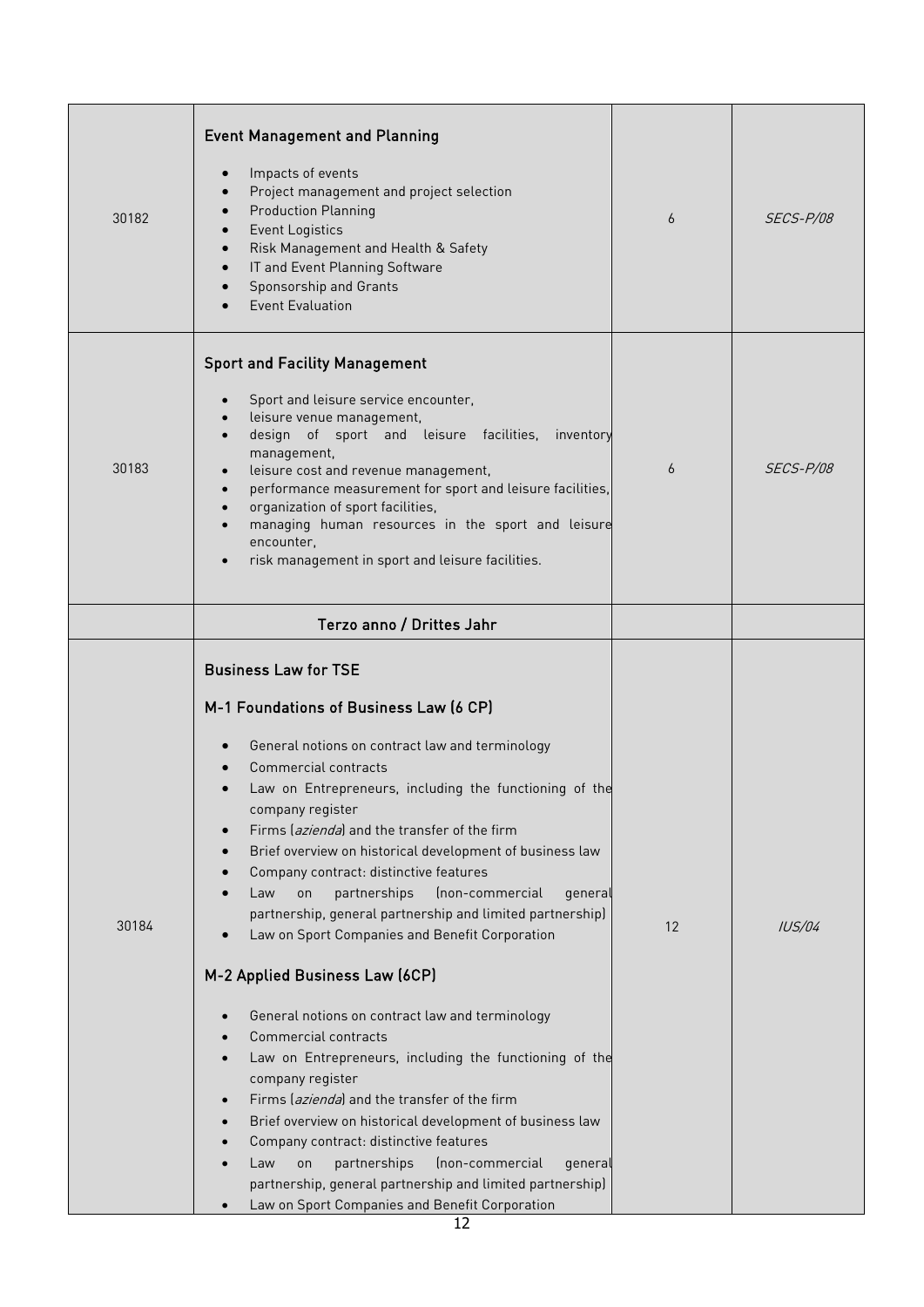| 30185 | Technology, Media and Data in Tourism, Sports and<br><b>Events</b><br>Finding and developing a research question<br>Search for data about tourism, sports and events to<br>$\bullet$<br>answer the respective research question(s)<br>The preparation of data for empirical analyses<br>$\bullet$<br>The development of testable hypotheses, derived from<br>$\bullet$<br>economic theory<br>The identification of appropriate statistical tools to analyze<br>$\bullet$<br>the available data<br>The econometric analysis of the available data<br>The development of practical implications following from<br>the analyses<br>Discussion of limitations and future research directions                                                                                                                                                                                                                                                                                                                                                                                                                            | 3              | <i>ING-INF/05</i> |
|-------|---------------------------------------------------------------------------------------------------------------------------------------------------------------------------------------------------------------------------------------------------------------------------------------------------------------------------------------------------------------------------------------------------------------------------------------------------------------------------------------------------------------------------------------------------------------------------------------------------------------------------------------------------------------------------------------------------------------------------------------------------------------------------------------------------------------------------------------------------------------------------------------------------------------------------------------------------------------------------------------------------------------------------------------------------------------------------------------------------------------------|----------------|-------------------|
| 30186 | <b>Sport Marketing and Sponsorship</b><br>Introduction to Sports marketing. Marketing through<br>$\bullet$<br>sports and marketing of sport.<br>Product decision in sport marketing. Integrated marketing<br>$\bullet$<br>communications for events and sport. Pricing decisions in<br>sports marketing. Distribution decisions in sports and<br>events marketing.<br>Relationship marketing in the business of sports and<br>$\bullet$<br>events.<br>Marketing sustainability through sport. Environmental<br>sustainability in sport: Current state and future trends.<br>Sponsorship: Concepts, objectives, and components.<br>Sponsorship foundation. Developing and Selling the<br>Sponsorship Proposal. Assessment of sponsorship<br>opportunities. Leveraging techniques for sponsorship.<br>Ambush marketing.<br>Sponsorship evaluation: identifying reasons for<br>sponsorship failure and success.<br>Special sponsorship forms: Venue Naming Rights,<br>Licencing, Endorsement.<br>Social media and big data in sport marketing and<br>sponsorship. Ethical issues in sport marketing and<br>sponsorship | $\overline{6}$ | SECS-P/08         |
| 30187 | <b>Strategic Marketing for Tourism</b><br>Experiential nature of tourism and designing tourism<br>$\bullet$<br>experiences.<br>Consumer behaviour in tourism and e-tourism.<br>Marketing strategies in the tourism industry.<br>Tourism products strategies and branding.<br>Value chain in Tourism and Internet as an evolving<br>$\bullet$<br>Tourism distribution channel<br>Pricing strategies and the impact of internet on pricing<br>$\bullet$<br>strategies in the tourism industry<br>Integrated marketing communication in contemporary<br>$\bullet$<br>tourism. Social Media and Big Data in tourism marketing.                                                                                                                                                                                                                                                                                                                                                                                                                                                                                          | 6              | SECS-P/08         |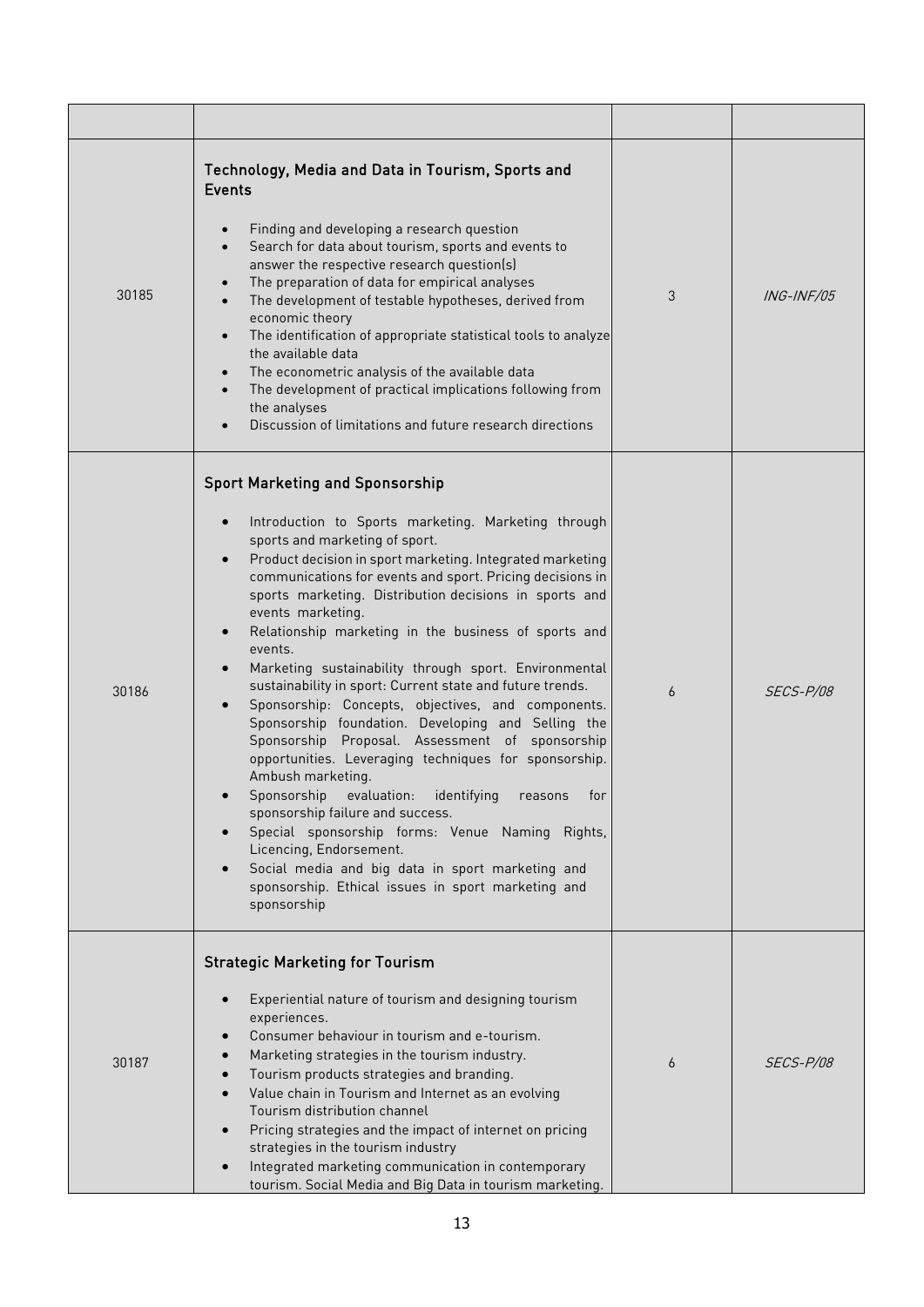|       | Tourist's life-time value and footprint. Relationship<br>$\bullet$<br>marketing, quality and loyalty. Sustainable marketing for<br>destinations and businesses.                                                                                                                                                                                                                                                                                                                                                                                                                                                                                                                                                                                                                                                                                                                                                                                       |   |                  |
|-------|-------------------------------------------------------------------------------------------------------------------------------------------------------------------------------------------------------------------------------------------------------------------------------------------------------------------------------------------------------------------------------------------------------------------------------------------------------------------------------------------------------------------------------------------------------------------------------------------------------------------------------------------------------------------------------------------------------------------------------------------------------------------------------------------------------------------------------------------------------------------------------------------------------------------------------------------------------|---|------------------|
| 30188 | <b>Current Issues in Sport Management</b><br>Theoretical consideration of the concept of management<br>Specifics of management in sport<br>Person-related management in sport<br>Organisational management in sport<br>Market-related management in sport<br>Personnel and staff management in sports clubs<br>Change-Management in sport clubs<br>Professionalisation in sport<br>Project management in voluntary work<br>Health Management and Sport in Companies<br>Merger management of sports clubs<br>Injury management in sport                                                                                                                                                                                                                                                                                                                                                                                                                | 6 | SECS-P/08        |
| 30189 | <b>Current Issues in Tourism Management</b><br>The growth of international tourism<br><b>Destination competitiveness</b><br>Technology in tourism<br>Management of tourism in an unstable world<br>Green behaviour<br>Authenticity<br>Ethics in tourism<br>Niche tourism markets<br>Culture and cultural differences                                                                                                                                                                                                                                                                                                                                                                                                                                                                                                                                                                                                                                  | 6 | SECS-P/08        |
| 30190 | <b>Quantitative Methods in Management</b><br>structural properties of quantitative models such as<br>linear/nonlinear, continuous/discrete,<br>deterministic/random, optimization/game theoretic,<br>static/dynamic,<br>linear programming models as a standard model in<br>$\bullet$<br>economics and management,<br>discrete models and their applications to route planning,<br>$\bullet$<br>task assignment, influence maximization in social media,<br>in particular, models from graph theory and their<br>$\bullet$<br>relevance in managerial decision making,<br>ranking models for decision making based on relations,<br>models with uncertainty and basics on decision making<br>under uncertainty,<br>available solvers and their usages for the models above,<br>interpretation and evaluation of solutions and their impact<br>to (social media) marketing, economic and managerial<br>decision making, discussion of model selection. | 6 | <b>SECS-S/06</b> |
| 30191 | Data Management, Analysis and Security<br>Data management:<br>data collection<br>data storing<br>data cleaning                                                                                                                                                                                                                                                                                                                                                                                                                                                                                                                                                                                                                                                                                                                                                                                                                                        | 6 | <i>SECS-S/06</i> |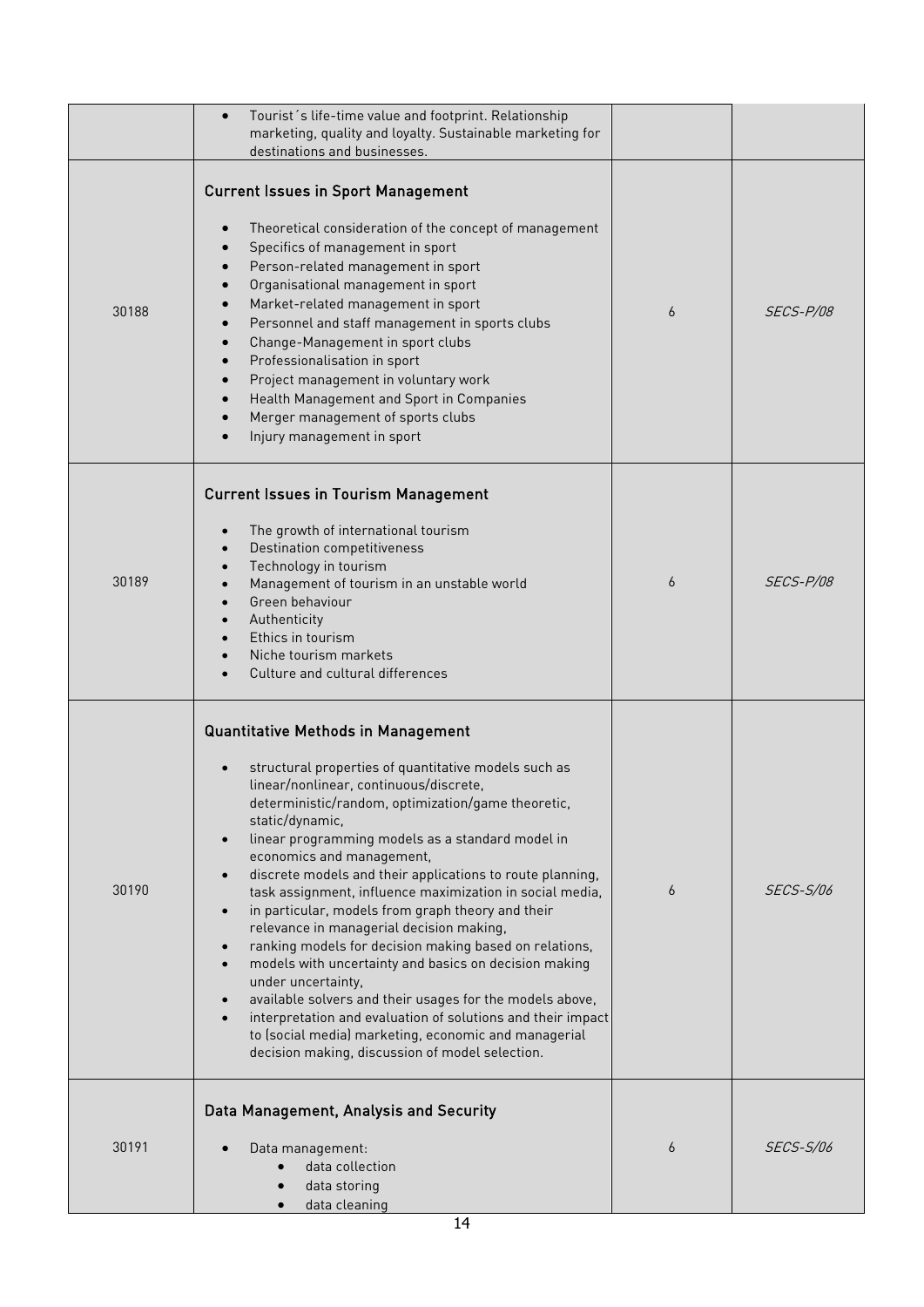|  | data visualization<br>Data analysis<br>Analysis methods to explore market data<br>(applied on the tourism sector)<br>Introduction to machine learning<br>Data security<br>Fundamental legal rules for data protection<br>A technical perspective on data safety<br>The value and risks of modern data collection<br>the value and monetization of data/information<br>device (smartphone and others) and platform<br>(Facebook and others) dependent data safety and<br>privacy issues<br>Recommender systems: How customers are<br>$\bullet$<br>analyzed and influenced (Netflix and others) |
|--|-----------------------------------------------------------------------------------------------------------------------------------------------------------------------------------------------------------------------------------------------------------------------------------------------------------------------------------------------------------------------------------------------------------------------------------------------------------------------------------------------------------------------------------------------------------------------------------------------|
|--|-----------------------------------------------------------------------------------------------------------------------------------------------------------------------------------------------------------------------------------------------------------------------------------------------------------------------------------------------------------------------------------------------------------------------------------------------------------------------------------------------------------------------------------------------------------------------------------------------|

 $1$  SSD = settore scientifico-disciplinare /WDB= wissenschaftlich-disziplinärer Bereich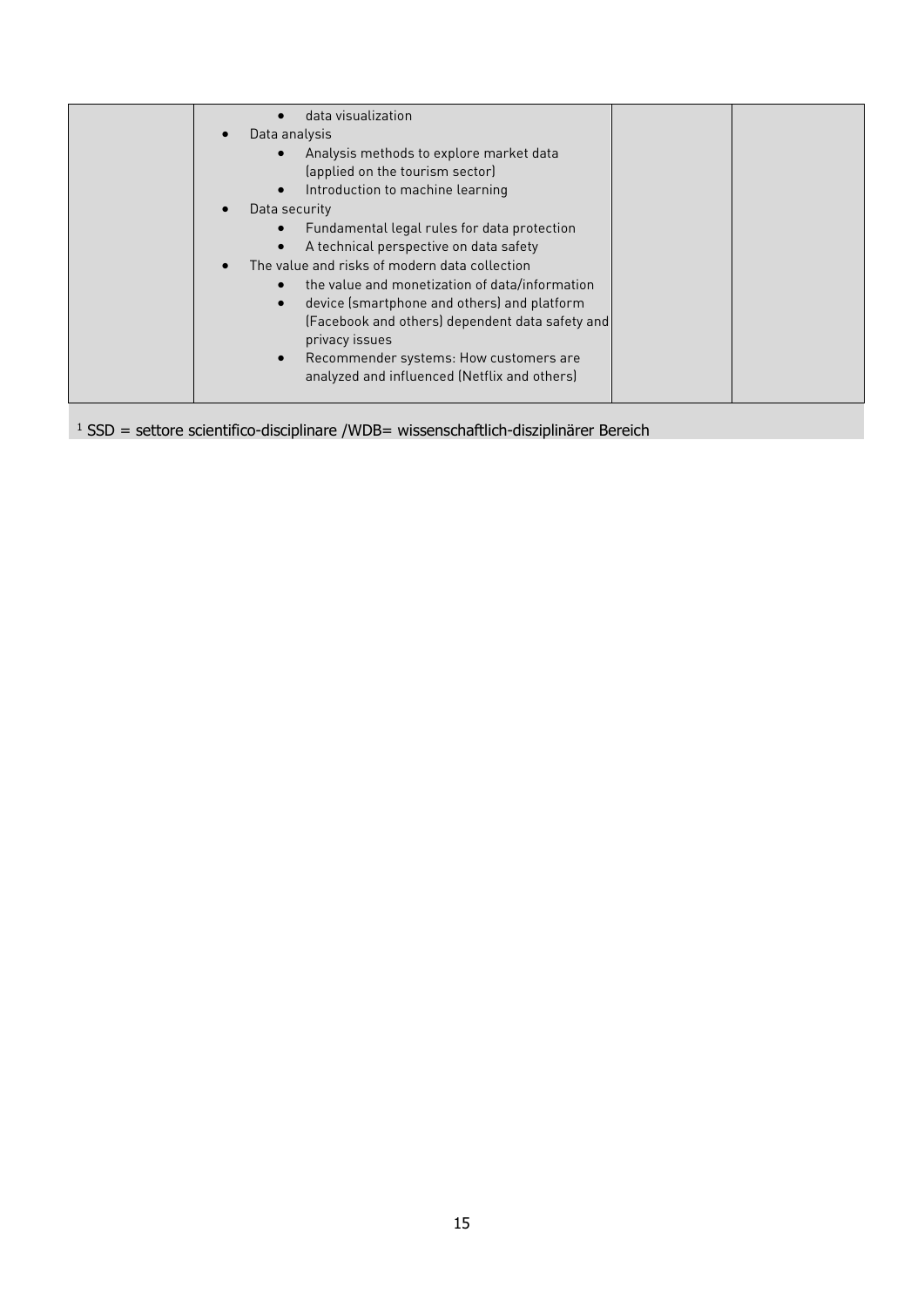# Scelta di attività caratterizzanti e affini ed integrative

# Auswahl von fachtypischen und benachbarten/integrierenden Lehrveranstaltungen

Durante il secondo anno è prevista la scelta di una delle seguenti attività (6 CFU) per ciascun settore scientifico disciplinare (SSD):

Im zweiten Studienjahr ist die Wahl einer der folgenden Lehrveranstaltungen (6 KP) pro wissenschaftlichdidaktischen Bereich (WDB) vorgesehen:

| Codex/Codice | Insegnamento/Lehrveranstaltung                           | CFU/KP | SSD/WDB          |
|--------------|----------------------------------------------------------|--------|------------------|
| 30178        | Economics of Sports and Events                           | 6      | <i>SECS-P/06</i> |
| 30179        | Economics of Tourism and Destinations                    |        |                  |
| 30180        | Experiential tourism: current trends in<br>food and wine | 6      | <i>AGR/01</i>    |
| 30181        | Sustainable Tourism Development                          |        |                  |
| 30182        | Event Management and Planning                            | 6      | <i>SECS-P/08</i> |
| 30183        | Sport and Facility Management                            |        |                  |

Durante il terzo anno è prevista la scelta di una delle seguenti attività ( 6 CFU) per ciascuna tipologia di attività formativa e settore scientifico disciplinare:

Im dritten Studienjahr die Wahl einer Lehrveranstaltung (6 KP) pro Art der Lehrveranstaltung und<br>wissenschaftlich-didaktischen Bereich (WDB) wissenschaftlich-didaktischen vorgesehen:

| Codex/Codice | Insegnamento/Lehrveranstaltung            | CFU/<br><b>KP</b> | Tipologia di attività<br>formativa / Art der<br>Lehrveranstaltung | SSD/WDB          |
|--------------|-------------------------------------------|-------------------|-------------------------------------------------------------------|------------------|
| 30186        | Sport Marketing and Sponsorship           |                   | attività <b>formativa</b><br>caratterizzante                      | <i>SECS-P/08</i> |
| 30187        | Strategic Marketing for Tourism           | 6                 | fachtypische Lehr-<br>veranstaltung                               |                  |
| 30188        | <b>Current Issues in Sport Management</b> |                   | attività formativa <b>affine o</b><br>integrativa                 |                  |
| 30189        | Current Issues in Tourism Management      | 6                 | benachbarte oder<br>zusätzliche Lehr-<br>veranstaltung            | <i>SECS-P/08</i> |
| 30190        | Quantitative Methods in Management        |                   |                                                                   | <i>SECS-S/06</i> |
| 30191        | Data Management, Analysis and Security    | 6                 |                                                                   |                  |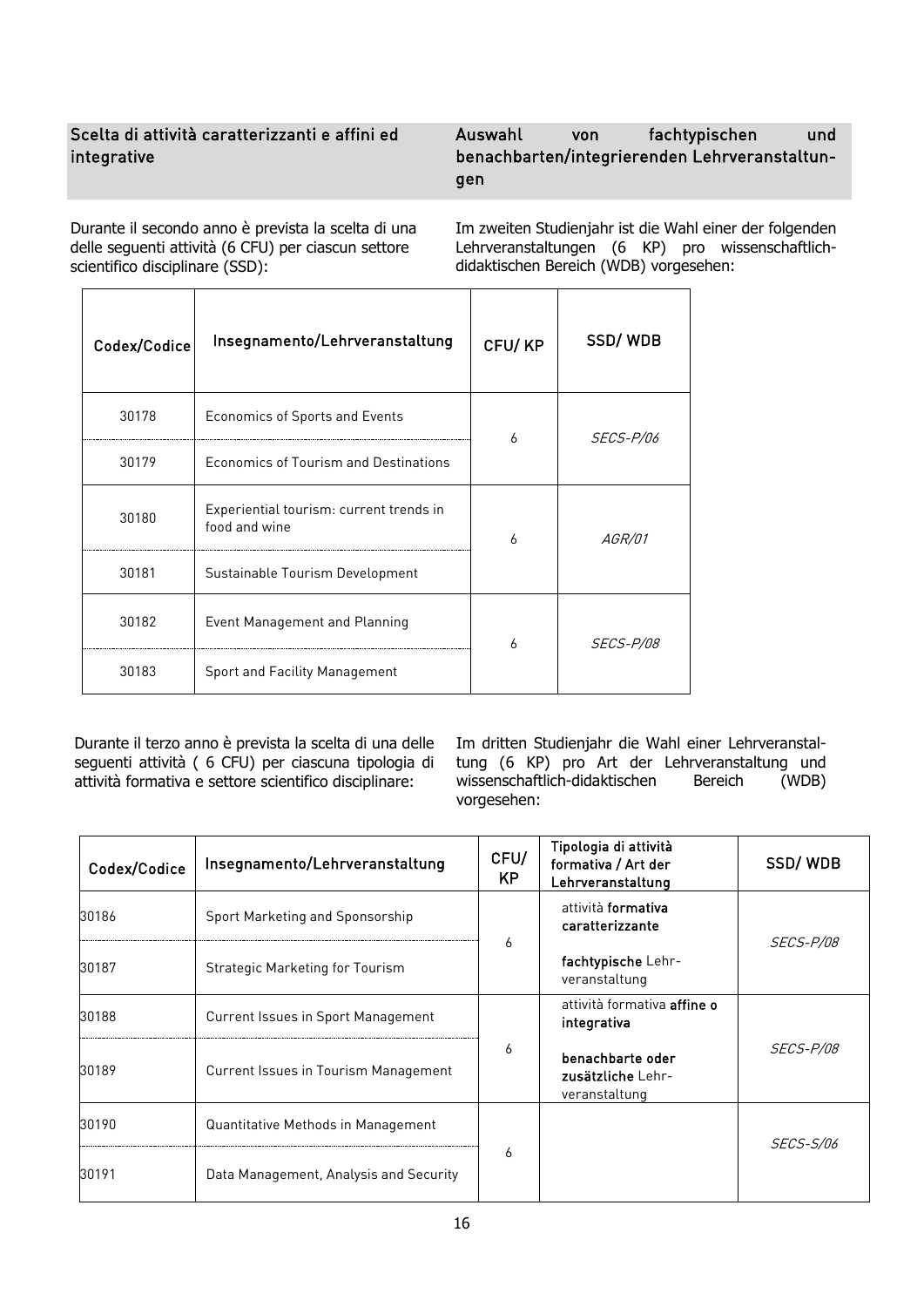| Conoscenze delle lingue straniere                        | Fremdsprachenkenntnisse                           |
|----------------------------------------------------------|---------------------------------------------------|
| Il piano di studio prevede i seguenti insegnamenti di    | Der Studienplan sieht folgende Sprachlehrveran-   |
| lingua:                                                  | staltungen vor.                                   |
| Tedesco [30167], Italiano [30168] e Inglese [30169] -    | Deutsch [30167], Italienisch [30168] und Englisch |
| Lingua straniera - Capacità di comunicazione e           | [30169] - Fremdsprache - Fachsprachliche          |
| presentazione in linguaggio specialistico                | Kommunikations- und Präsentationsfähigkeiten      |
| Gli studenti dovranno superare 2 dei 3 esami di lingua   | Die Prüfungen müssen in 2 der 3 angebotenen       |
| senza poter scegliere la lingua in cui è stato sostenuto | Fremdsprachen abgelegt werden, wobei die          |
| l'esame di maturità                                      | Sprache in der die Maturaprüfung abgelegt wurde,  |
| Cli studenti she si sepe diplomati in una ssuela ladina  | nicht gewählt werden darf.                        |

Gli studenti che si sono diplomati in una scuola ladina dell'Alto Adige devono sostenere gli esami di lingua inglese e possono scegliere tra tedesco e italiano per gli altri. Devono comunicare la loro scelta alla Segreteria di Facoltà.

Durante il secondo anno gli studenti è prevista la scelta di una delle seguenti lingue per un totale di 6 CFU

Im zweiten Studienjahr ist die Wahl einer der folgenden Sprachen zu je 6 KP vorgesehen:

Fakultätssekretariat mitgeteilt werden.

Absolvent\*innen einer ladinischen Oberschule in Südtirol müssen die Englischprüfungen ablegen und können als weitere Sprache zwischen Deutsch und Italienisch wählen. Die Wahl muss dem

| Codex/Codice | Insegnamento/Lehrveranstaltung  | CFU/KP |
|--------------|---------------------------------|--------|
| 30173        | Spanish - Spagnolo - Spanisch   |        |
| 30174        | Russian - Russo - Russisch      |        |
| 30175        | French - Francese – Französisch |        |

# Insegnamenti a scelta degli studenti (Free Choice) Wahlfächer (Free Choice)

Gli studenti devono scegliere liberamente attività formative per un totale di 12 crediti formativi universitari (CFU). Gli insegnamenti opzionali possono essere scelti nel 2° oppure nel 3° anno di studio. La Facoltà pubblica annualmente l'offerta degli insegnamenti a scelta.

Qualora lo studente voglia sostenere esami relativi a insegnamenti opzionali non contenuti in tale lista, dovrà prima ricevere l'approvazione del Consiglio di corso competente.

Die Studierenden müssen Wahlfächer für insgesamt 12 Kreditpunkte (KP) wählen. Die Wahlfächer werden im 2. bzw. 3. Studienjahr gewählt. Die Fakultät veröffentlicht jährlich ein internes Angebot an Wahlfächern.

Falls Studierende Wahlfächer ablegen möchten, welche nicht in dieser Liste enthalten sind, muss dies vom zuständigen Studiengangsrat genehmigt werden.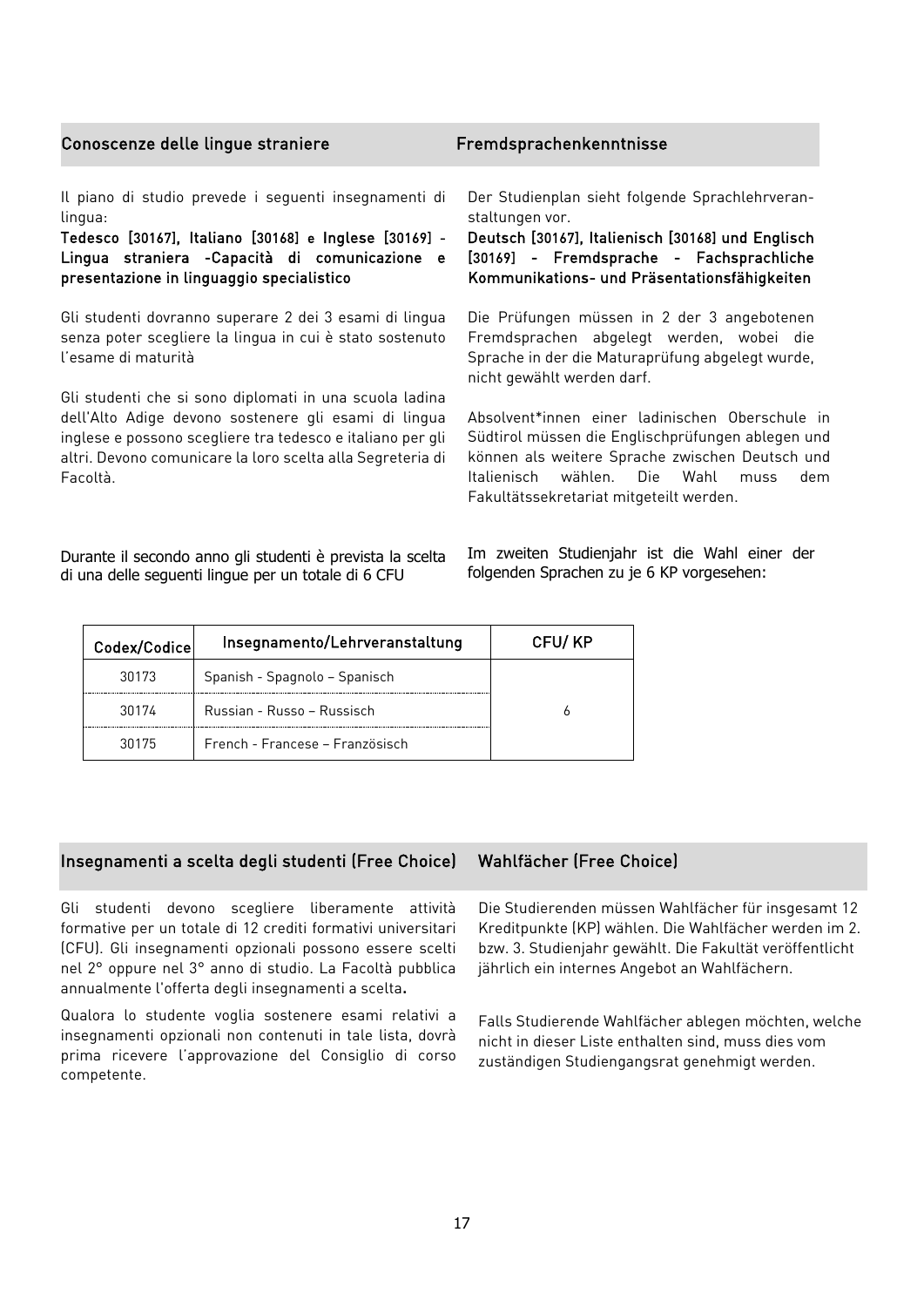# Organizzazione della didattica Organisation der Lehre

Sono previsti vari tipi di attività didattiche che, in modi diversi, conferiscono conoscenze pratiche e teoriche:

insegnamento strutturato in regolari incontri con gli studenti e costituito da lezioni durante le quali il docente spiega il programma.

### Esercitazione: Übung:

attività che accompagna il corso ed è strutturata in regolari incontri con piccoli gruppi di studenti; durante l'esercitazione viene rielaborato il programma e/o lo studente applica le nozioni apprese durante la lezione; l'esercitazione può anche consistere nell'elaborazione di un progetto sotto la sistematica supervisione del docente.

Tirocinio formativo e di orientamento: attività esterna svolta presso strutture private o della pubblica amministrazione, il cui fine è quello di realizzare un momento di alternanza tra studio e lavoro e di agevolare le scelte professionali mediante la conoscenza diretta del mondo del lavoro. Il tirocinio è disciplinato dal "Regolamento di tirocinio generale d'Ateneo".

Il carico di lavoro formativo dello studente è quantificato in 25 ore di lavoro per ogni credito formativo (CFU). La quota dell'impegno orario complessivo riservato allo studente per lo studio personale o per altre attività formative di tipo individuale è compresa tra le 13 e le 19 ore per ogni credito formativo (CFU). Il Consiglio di Facoltà delibera annualmente la quota dell'impegno orario complessivo riservata alle attività didattiche frontali.

Es gibt verschiedene didaktische Aktivitäten, die auf unterschiedliche Art und Weise theoretische und praktische Kenntnisse vermitteln:

# Corso: Vorlesung:

In Vorlesungen wird der Lehrstoff durch den Dozenten in regelmäßig abgehaltenen Vorträgen vermittelt.

Übungen sind Veranstaltungen, welche begleitend zu Vorlesungen stattfinden und in denen die Durcharbeitung von Lehrstoffen sowie die Vermittlung von Fertigkeiten unter Mitarbeit des Studierenden in Kleingruppen erfolgt; die Übung kann auch in der Ausarbeitung eines Projektes unter der systematischen Anleitung eines Dozenten erfolgen.

# Internship – Tirocinio : Internship - Praktikum:

Ausbildungs- und Orientierungspraktikum: externe Tätigkeit, die in einem Unternehmen oder einer öffentlichen Verwaltung durchgeführt wird, deren Zweck es ist, einen Austausch zwischen Studium und Arbeit zu schaffen und die Berufswahl durch direkte Kenntnis der Arbeitswelt zu erleichtern. Das Praktikum wird von der "Allgemeinen Praktikumsordnung der Universität" geregelt.

Der Studienaufwand wird mit 25 Stunden pro Kreditpunkt (KP) festgesetzt. Der Zeitaufwand, der dem Studierenden für das Selbststudium und andere Formen des autonomen Lernens zur Verfügung steht, liegt zwischen 13 und 19 Stunden pro Kreditpunkt (KP). Der Fakultätsrat beschließt jährlich die Anzahl der für den Frontalunterricht vorgesehenen Stunden.